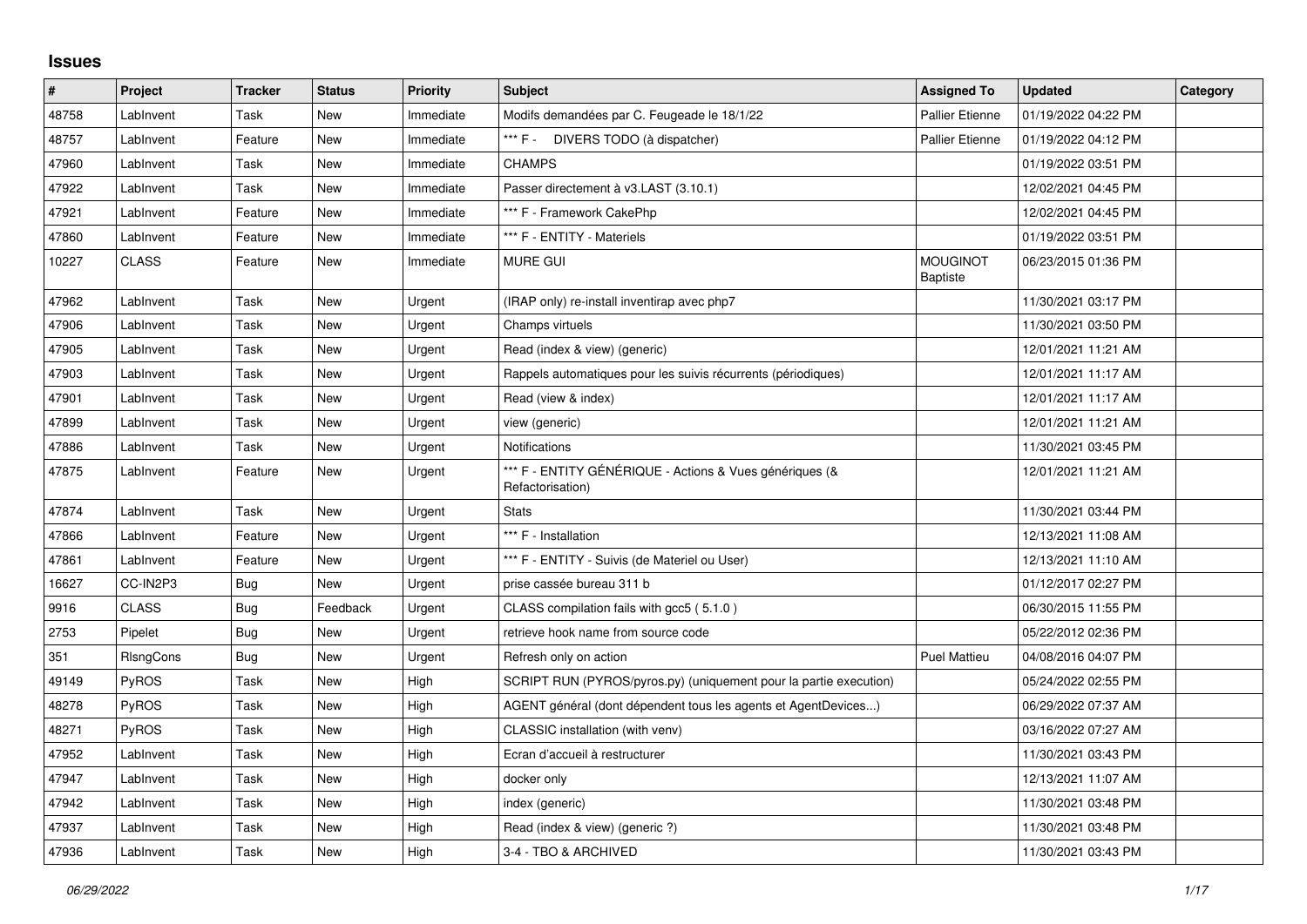| #     | <b>Project</b> | <b>Tracker</b> | <b>Status</b> | <b>Priority</b> | <b>Subject</b>                                                                                                                                       | <b>Assigned To</b>     | <b>Updated</b>      | Category |
|-------|----------------|----------------|---------------|-----------------|------------------------------------------------------------------------------------------------------------------------------------------------------|------------------------|---------------------|----------|
| 47934 | LabInvent      | Task           | New           | High            | LIFECYCLE (Status) : CREATED => (TBO) => VALIDATED => TBA =><br>ARCHIVED                                                                             |                        | 11/30/2021 03:43 PM |          |
| 47927 | LabInvent      | Task           | <b>New</b>    | High            | A gérer via fichier conf YAML                                                                                                                        |                        | 11/30/2021 03:47 PM |          |
| 47926 | LabInvent      | Task           | <b>New</b>    | High            | Instance DEMO docker - à installer sur hyp2 puis sur VM pweb3                                                                                        |                        | 12/13/2021 11:07 AM |          |
| 47914 | LabInvent      | Task           | <b>New</b>    | High            | index (generic)                                                                                                                                      |                        | 11/30/2021 03:50 PM |          |
| 47912 | LabInvent      | Task           | <b>New</b>    | High            | (VUE) Elements et Helper                                                                                                                             |                        | 11/30/2021 03:51 PM |          |
| 47897 | LabInvent      | Task           | <b>New</b>    | High            | *** F - Stats (Users)                                                                                                                                |                        | 11/30/2021 03:48 PM |          |
| 47890 | LabInvent      | Task           | <b>New</b>    | High            | Commander (demande achat)                                                                                                                            |                        | 01/19/2022 03:48 PM |          |
| 47884 | LabInvent      | Task           | <b>New</b>    | High            | partitionnement par Site (besoin IP2I/LMA)                                                                                                           |                        | 11/30/2021 03:43 PM |          |
| 47882 | LabInvent      | Task           | <b>New</b>    | High            | Delete - delete                                                                                                                                      |                        | 11/30/2021 03:42 PM |          |
| 47881 | LabInvent      | Task           | <b>New</b>    | High            | Read - view                                                                                                                                          |                        | 11/30/2021 03:42 PM |          |
| 47879 | LabInvent      | Task           | <b>New</b>    | High            | Create/Update - add edit                                                                                                                             |                        | 11/30/2021 03:42 PM |          |
| 47878 | LabInvent      | Task           | <b>New</b>    | High            | Autres                                                                                                                                               |                        | 11/30/2021 03:44 PM |          |
| 47877 | LabInvent      | Task           | <b>New</b>    | High            | find (search)                                                                                                                                        |                        | 11/30/2021 03:43 PM |          |
| 47876 | LabInvent      | Task           | <b>New</b>    | High            | CRUD                                                                                                                                                 |                        | 11/30/2021 03:42 PM |          |
| 47872 | LabInvent      | Task           | <b>New</b>    | High            | <b>Actions &amp; Vues</b>                                                                                                                            |                        | 11/30/2021 03:42 PM |          |
| 47867 | LabInvent      | Task           | <b>New</b>    | High            | *** F - Autorisations (Users)                                                                                                                        |                        | 11/30/2021 03:47 PM |          |
| 47863 | LabInvent      | Feature        | <b>New</b>    | High            | *** F - ENTITY - Users                                                                                                                               |                        | 11/30/2021 03:43 PM |          |
| 47388 | <b>PyROS</b>   | Task           | <b>New</b>    | High            | (F14) ENTITIES - definition & implementation - CONFIG FILES                                                                                          |                        | 01/29/2022 01:25 AM |          |
| 45485 | <b>PyROS</b>   | Feature        | <b>New</b>    | High            | **** D0 - GENERAL, ADMINISTRATIVE & TECHNICAL                                                                                                        |                        | 03/16/2022 04:53 PM |          |
| 45483 | <b>PyROS</b>   | Feature        | <b>New</b>    | High            | **** D4 - Images production (L0)                                                                                                                     |                        | 03/16/2022 07:28 AM |          |
| 45482 | PyROS          | Feature        | <b>New</b>    | High            | **** D3 - Sequences submission & plannig                                                                                                             |                        | 02/22/2022 03:01 PM |          |
| 45480 | <b>PyROS</b>   | Feature        | <b>New</b>    | High            | **** D1 - System Security & Control                                                                                                                  |                        | 06/29/2022 07:39 AM |          |
| 45043 | PyROS          | Task           | New           | High            | Démo IRAP (install classique ?) + retrouver ancienne utilisation de<br>PlcConfig                                                                     | <b>Pallier Etienne</b> | 12/14/2021 12:00 PM |          |
| 45040 | <b>PyROS</b>   | Task           | <b>New</b>    | High            | NEW Agent v2 basé sur new config yaml (base pour F09)                                                                                                | <b>Pallier Etienne</b> | 01/29/2022 01:04 AM |          |
| 45018 | <b>PyROS</b>   | Task           | New           | High            | Définir config pour TNC (4 channels Cam)                                                                                                             | Klotz Alain            | 10/12/2021 08:52 AM |          |
| 45017 | PyROS          | Task           | In progress   | High            | Définir config pour GUITALENS (observatoire avec plusieurs UNIT)                                                                                     | Klotz Alain            | 10/12/2021 08:52 AM |          |
| 45004 | <b>PyROS</b>   | Task           | <b>New</b>    | High            | MAIN CONFIG FILE - Décrire dans un fichier texte la configuration<br>complète d'une UNIT (monture) et tous ses composants et instruments<br>associés |                        | 01/29/2022 01:25 AM |          |
| 45000 | <b>PyROS</b>   | Task           | <b>New</b>    | High            | Generic commands grammar description & management                                                                                                    |                        | 05/06/2021 05:05 PM |          |
| 44867 | <b>PyROS</b>   | Task           | New           | High            | Mettre les TASKS dans la version v0.1 prévue pour juin, dans doc-specs<br>et dans redmine (puis planifier aussi les autres versions futures)         | <b>Pallier Etienne</b> | 05/06/2021 06:19 PM |          |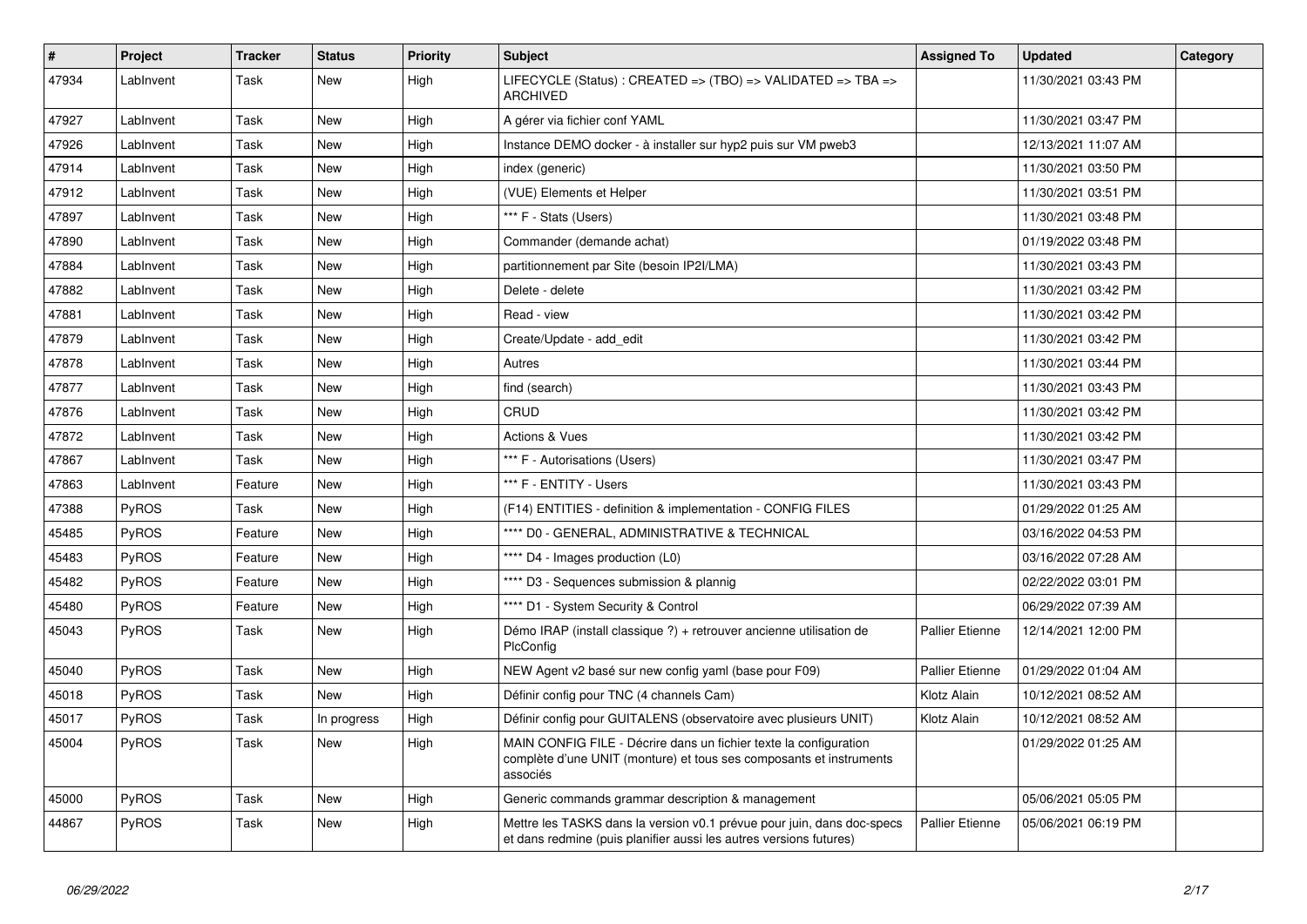| $\vert$ # | Project                                  | <b>Tracker</b> | <b>Status</b> | <b>Priority</b> | <b>Subject</b>                                                                                                                        | <b>Assigned To</b>        | <b>Updated</b>      | Category |
|-----------|------------------------------------------|----------------|---------------|-----------------|---------------------------------------------------------------------------------------------------------------------------------------|---------------------------|---------------------|----------|
| 44866     | PyROS                                    | Task           | In progress   | High            | Associer chaque FEATURE à 1(N) CLASSE/AGENT pyros<br>(implémentation)                                                                 | Pallier Etienne           | 07/16/2021 09:13 AM |          |
| 44658     | PyROS                                    | Feature        | New           | High            | *** SF15 - SST - START&STOP - System Startup (launch), monitoring,<br>and Shutdown                                                    |                           | 06/28/2022 10:06 PM |          |
| 44518     | IN2P3-Forge                              | Bug            | In progress   | High            | find-user dialog much slower since migration                                                                                          | <b>ROUET</b><br>Jean-René | 05/05/2021 02:28 PM |          |
| 44389     | PyROS                                    | Task           | <b>New</b>    | High            | (GF1) PROJECT MANAGEMENT (REDMINE FORGE) : Features, tasks,<br>gantt, kanban                                                          |                           | 03/04/2022 11:56 AM |          |
| 44363     | PyROS                                    | Task           | In progress   | High            | ODJ & CR Réunions                                                                                                                     | <b>Pallier Etienne</b>    | 05/06/2021 06:18 PM |          |
| 44362     | PyROS                                    | Task           | New           | High            | Lier commits à tasks (commit auto close tasks)                                                                                        | <b>Pallier Etienne</b>    | 03/29/2021 03:49 PM |          |
| 44361     | <b>PyROS</b>                             | Task           | In progress   | High            | Mettre à jour gitlab in 2p3 et changer le remote de nous tous (remplace<br>irap)                                                      | Pallier Etienne           | 05/06/2021 03:37 PM |          |
| 44354     | PyROS                                    | Task           | In progress   | High            | Installer, tester, faire fonctionner, et comprendre ce protocole sur linux                                                            | Klotz Alain               | 05/06/2021 02:47 PM |          |
| 44344     | PyROS                                    | Task           | In progress   | High            | Définir un style de codage (source et test)                                                                                           | <b>Pallier Etienne</b>    | 05/06/2021 03:38 PM |          |
| 44343     | PyROS                                    | Task           | In progress   | High            | DOC TECHNIQUE (API) - Mettre en place une doc technique générée<br>automatiquement à partir du code source (Sphinx)                   | Pallier Etienne           | 03/04/2022 11:57 AM |          |
| 44338     | PyROS                                    | Task           | In progress   | High            | Installation docker au CNES (sur VM)                                                                                                  | Koralewski<br>Alexis      | 12/14/2021 11:39 AM |          |
| 44334     | PyROS                                    | Task           | In progress   | High            | (F08) Intégration protocole INDI                                                                                                      |                           | 05/06/2021 05:05 PM |          |
| 44329     | PyROS                                    | Task           | New           | High            | Migration gitlab sur IN2P3                                                                                                            |                           | 12/14/2021 12:08 PM |          |
| 44172     | PyROS                                    | Feature        | <b>New</b>    | High            | *** SF14 - OCF - Observatory Unit & Site Configuration                                                                                |                           | 01/29/2022 01:24 AM |          |
| 44170     | PyROS                                    | Task           | In progress   | High            | DOCKER installation                                                                                                                   | Koralewski<br>Alexis      | 06/28/2022 10:11 PM |          |
| 44168     | PyROS                                    | Task           | New           | High            | (GF2) INSTALL & DEPLOY                                                                                                                |                           | 03/16/2022 07:27 AM |          |
| 44166     | PyROS                                    | Task           | <b>New</b>    | High            | (GF1) DOCUMENTATION                                                                                                                   |                           | 03/04/2022 11:57 AM |          |
| 44162     | PyROS                                    | Feature        | New           | High            | *** SF08 - EXE (SOX) - Observation Sequence (SO) eXecution                                                                            |                           | 03/15/2022 04:46 PM |          |
| 44161     | <b>PyROS</b>                             | Feature        | New           | High            | *** SF04 - SPV - System Coordination & Supervision : Majordome<br>(Conducting) (head)                                                 |                           | 06/29/2022 07:39 AM |          |
| 44151     | PyROS                                    | Feature        | <b>New</b>    | High            | *** GF1 - PROJ - Project management, documentation, formation des<br>utilisateurs, interfaces, plan de justification de la définition |                           | 01/31/2022 11:32 AM |          |
| 44148     | PyROS                                    | Feature        | <b>New</b>    | High            | *** GF2 - INST - Config, Install, udpate, deploy (IRAP, CNES, TAROT)                                                                  |                           | 03/16/2022 07:27 AM |          |
| 37910     | Lavoisier                                | Feature        | New           | High            | do not log AdaptorException when they are already sent to the user                                                                    |                           | 07/25/2019 09:41 AM |          |
| 36236     | IN2P3-Forge                              | Support        | New           | High            | Synchronisation demandée pour un serveur Mercurial                                                                                    |                           | 04/13/2021 09:07 AM |          |
| 11452     | <b>LSTCam low-level</b><br>data analysis | Task           | New           | High            | Definition of LST mini-camera tests                                                                                                   | Nakajima<br>Daisuke       | 05/31/2018 04:54 PM |          |
| 10314     | PEM                                      | <b>Bug</b>     | New           | High            | Environment compliant with CLI                                                                                                        |                           | 07/07/2015 09:57 AM |          |
| 9883      | CLASS                                    | <b>Bug</b>     | New           | High            | Copy past from user manual                                                                                                            |                           | 05/18/2015 10:26 PM |          |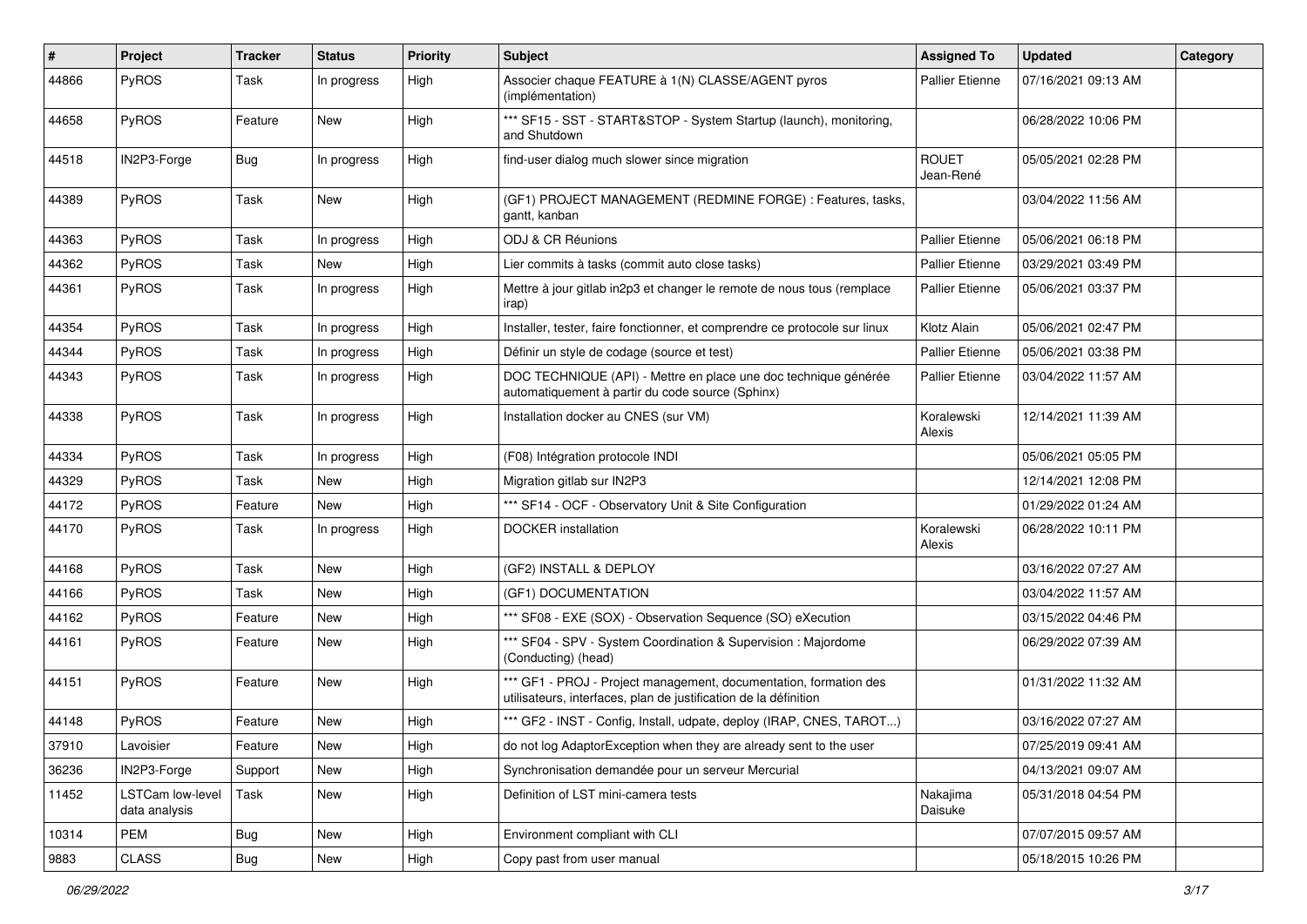| $\vert$ # | Project                       | Tracker     | <b>Status</b> | <b>Priority</b> | Subject                                                                                                  | <b>Assigned To</b>     | <b>Updated</b>                        | Category |
|-----------|-------------------------------|-------------|---------------|-----------------|----------------------------------------------------------------------------------------------------------|------------------------|---------------------------------------|----------|
| 9790      | <b>CLASS</b>                  | Feature     | New           | High            | neutron & y Spectrum calculation                                                                         |                        | 04/29/2015 12:15 PM                   |          |
| 8995      | SphereLib                     | Bug         | <b>New</b>    | High            | python2.7-config                                                                                         |                        | 01/28/2015 04:21 PM                   |          |
| 8099      | LC <sub>2</sub>               | Feature     | <b>New</b>    | High            | Add business rule forbidding empty CRT-DSP configuration (at least 1<br>manu per CRT DSP)                | Lafage Vincent         | 10/27/2014 07:00 PM                   |          |
| 7587      | <b>Topology Manager</b>       | Bug         | <b>New</b>    | High            | Replace an item                                                                                          |                        | 06/30/2014 05:42 PM                   |          |
| 7460      | Lavoisier                     | Feature     | <b>New</b>    | High            | support HTTP proxy                                                                                       |                        | 02/17/2015 01:04 PM                   |          |
| 7385      | <b>CLASS</b>                  | Feature     | New           | High            | <b>GUI devellopment</b>                                                                                  |                        | LENIAU Baptiste   04/29/2015 12:15 PM |          |
| 7380      | <b>CLASS</b>                  | Feature     | New           | High            | <b>ReactorFacility</b>                                                                                   |                        | LENIAU Baptiste   06/11/2014 11:06 AM |          |
| 7035      | <b>AGATA DAQ</b>              | Task        | Feedback      | High            | Get end of run magic script                                                                              | Dosme Nicolas          | 05/06/2014 02:07 PM                   |          |
| 5799      | <b>AGATA DAQ</b>              | Feature     | <b>New</b>    | High            | ELOG not available from GSI guest network                                                                | Aubert Yann            | 01/15/2014 05:54 PM                   |          |
| 5736      | AGATA DAQ                     | Feature     | <b>New</b>    | High            | Would like to have access to GSI printers                                                                | Aubert Yann            | 01/06/2014 09:22 AM                   |          |
| 5725      | <b>Topology Manager</b>       | Feature     | Assigned      | High            | propagation of OFF status to the GTS tree                                                                | Ralet Damian           | 01/10/2014 05:25 PM                   |          |
| 5684      | <b>AGATA DAQ</b>              | Support     | New           | High            | Hard drive of anode                                                                                      | Aubert Yann            | 01/06/2014 09:24 AM                   |          |
| 3154      | C <sub>3</sub> F <sub>2</sub> | <b>Bug</b>  | Assigned      | High            | Uniformisation of range and color                                                                        | Lafage Vincent         | 03/25/2016 01:06 AM                   |          |
| 1299      | APCScheduler                  | Feature     | New           | High            | Utilisation de python, numpy, scipy,                                                                     | Colley<br>Jean-Marc    | 02/10/2011 11:07 AM                   |          |
| 1178      | Pipelet                       | <b>Task</b> | <b>New</b>    | High            | writing mysql and postgre backends                                                                       |                        | 02/13/2013 10:49 AM                   |          |
| 1156      | LC <sub>2</sub>               | Feature     | Assigned      | High            | query Marc Status generation & validation options                                                        | Lafage Vincent         | 12/07/2010 04:54 PM                   |          |
| 714       | TReqS                         | Bug         | New           | High            | Annuler un staging en cours                                                                              |                        | 03/24/2015 04:34 PM                   |          |
| 432       | Smurf                         | Bug         | <b>New</b>    | High            | creation de fichiers vides                                                                               |                        | 04/23/2021 11:44 AM                   |          |
| 423       | TRegS                         | Feature     | New           | High            | Écrire une toolbox pour administration                                                                   |                        | 03/24/2015 04:40 PM                   |          |
| 388       | TReqS                         | Feature     | New           | High            | Possibilités d'interactions avec le serveur TReqS                                                        |                        | 03/24/2015 04:06 PM                   |          |
| 51514     | PyROS                         | Task        | <b>New</b>    | Normal          | LOG                                                                                                      |                        | 06/29/2022 07:37 AM                   |          |
| 51513     | PyROS                         | Task        | New           | Normal          | General algorithm (ternary mode, status, routine processing, commands<br>processing, exceptions dealing) | <b>Pallier Etienne</b> | 06/29/2022 07:37 AM                   |          |
| 51508     | PyROS                         | <b>Task</b> | <b>New</b>    | Normal          | AgentMajordome (based on Agent)                                                                          | Koralewski<br>Alexis   | 06/29/2022 07:31 AM                   |          |
| 49994     | PyROS                         | <b>Task</b> | In progress   | Normal          | SP export (list & 1)                                                                                     | Koralewski<br>Alexis   | 03/29/2022 09:17 AM                   |          |
| 49945     | GRAND                         | Task        | New           | Normal          | WP 11: improvement dating of events                                                                      | voisin vincent         | 03/22/2022 02:31 PM                   |          |
| 49944     | <b>GRAND</b>                  | Task        | New           | Normal          | WP 10.3: data analysis                                                                                   |                        | 03/18/2022 04:45 PM                   |          |
| 49943     | <b>GRAND</b>                  | Task        | New           | Normal          | WP 10.2: data taking                                                                                     |                        | 03/18/2022 04:45 PM                   |          |
| 49942     | <b>GRAND</b>                  | Task        | New           | Normal          | WP 10.1: deployment                                                                                      |                        | 03/18/2022 04:45 PM                   |          |
| 49941     | GRAND                         | Task        | New           | Normal          | WP 10: GP 300 setup                                                                                      |                        | 03/18/2022 04:45 PM                   |          |
| 49940     | GRAND                         | Task        | New           | Normal          | WP 9.5: data analysis                                                                                    |                        | 03/18/2022 03:35 PM                   |          |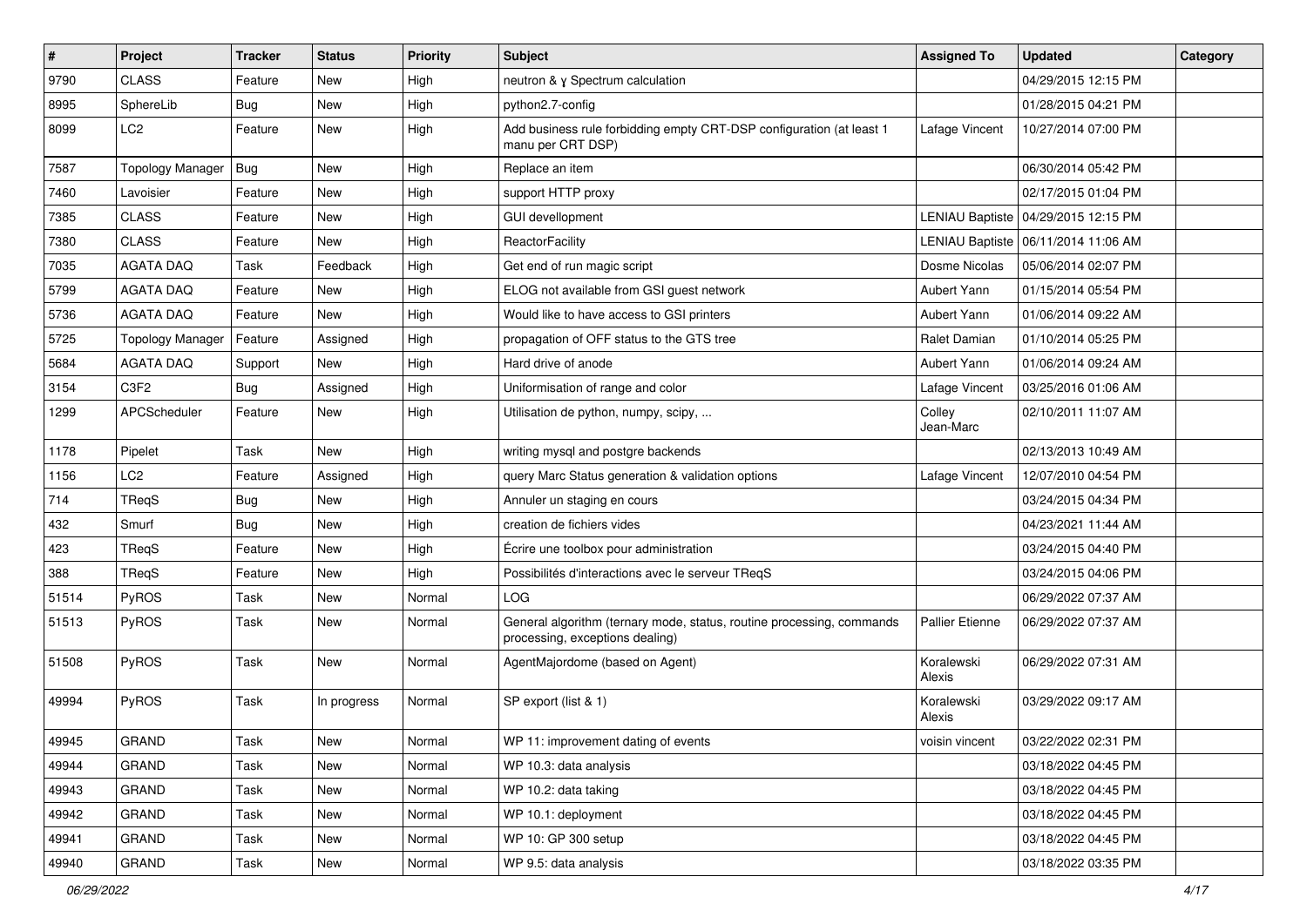| $\sharp$ | Project      | <b>Tracker</b> | <b>Status</b> | <b>Priority</b> | <b>Subject</b>                                         | <b>Assigned To</b>   | <b>Updated</b>      | Category |
|----------|--------------|----------------|---------------|-----------------|--------------------------------------------------------|----------------------|---------------------|----------|
| 49939    | <b>GRAND</b> | Task           | <b>New</b>    | Normal          | WP 9.4: data taking                                    |                      | 06/23/2022 08:19 PM |          |
| 49938    | GRAND        | Task           | <b>New</b>    | Normal          | WP 9.3: deployment commissioning                       |                      | 03/18/2022 03:27 PM |          |
| 49937    | <b>GRAND</b> | Task           | New           | Normal          | WP 9.2: production detector adaptation                 |                      | 03/18/2022 03:32 PM |          |
| 49936    | <b>GRAND</b> | Task           | <b>New</b>    | Normal          | WP 9.1: detector design adaptation                     |                      | 03/21/2022 03:18 PM |          |
| 49935    | <b>GRAND</b> | Task           | New           | Normal          | WP 9: Nançay setup                                     |                      | 03/18/2022 12:20 AM |          |
| 49934    | <b>GRAND</b> | Task           | New           | Normal          | WP 8.3: trigger evaluation                             |                      | 03/21/2022 10:28 AM |          |
| 49933    | <b>GRAND</b> | Task           | <b>New</b>    | Normal          | WP 8.2: final reconstruction                           |                      | 03/18/2022 04:39 PM |          |
| 49932    | <b>GRAND</b> | Task           | New           | Normal          | WP 8.1: SLT info definition                            |                      | 03/18/2022 04:39 PM |          |
| 49931    | <b>GRAND</b> | Task           | New           | Normal          | WP 8: data reconstruction study                        |                      | 03/21/2022 10:28 AM |          |
| 49930    | <b>GRAND</b> | Task           | <b>New</b>    | Normal          | WP 7: second level trigger (SLT)                       |                      | 03/21/2022 10:28 AM |          |
| 49929    | <b>GRAND</b> | Task           | New           | Normal          | WP 6.4: frontend implementation                        |                      | 04/14/2022 02:24 PM |          |
| 49928    | <b>GRAND</b> | Task           | <b>New</b>    | Normal          | WP 6.3: testbench                                      |                      | 06/24/2022 12:58 PM |          |
| 49927    | <b>GRAND</b> | Task           | New           | Normal          | WP 6.2: analytical method                              |                      | 06/24/2022 12:41 PM |          |
| 49926    | <b>GRAND</b> | Task           | <b>New</b>    | Normal          | WP 6.1: neuronal network method                        |                      | 03/21/2022 01:40 PM |          |
| 49925    | <b>GRAND</b> | Task           | <b>New</b>    | Normal          | WP 6: first level trigger (FLT)                        |                      | 03/21/2022 10:28 AM |          |
| 49924    | <b>GRAND</b> | Task           | New           | Normal          | WP 5.2: noise event selection                          |                      | 03/18/2022 05:13 PM |          |
| 49923    | <b>GRAND</b> | Task           | <b>New</b>    | Normal          | WP 5.5: EAS selection                                  |                      | 03/18/2022 05:13 PM |          |
| 49922    | <b>GRAND</b> | Task           | New           | Normal          | WP 5.4: reconstruction                                 |                      | 03/18/2022 05:13 PM |          |
| 49921    | <b>GRAND</b> | Task           | <b>New</b>    | Normal          | WP 5.3: calibration                                    |                      | 03/18/2022 05:13 PM |          |
| 49919    | GRAND        | Task           | <b>New</b>    | Normal          | WP 5.1: data taking                                    |                      | 03/18/2022 05:13 PM |          |
| 49918    | <b>GRAND</b> | Task           | <b>New</b>    | Normal          | WP 5: GP 13/100 experimental DB analysis               |                      | 03/18/2022 05:13 PM |          |
| 49917    | <b>GRAND</b> | Task           | New           | Normal          | WP 4.2: validation                                     |                      | 03/18/2022 03:08 PM |          |
| 49916    | <b>GRAND</b> | Task           | <b>New</b>    | Normal          | WP 4.1: production, storing & management               |                      | 03/18/2022 03:06 PM |          |
| 49915    | <b>GRAND</b> | Task           | <b>New</b>    | Normal          | WP 4: Creating GRAND simulation                        |                      | 03/18/2022 12:20 AM |          |
| 49914    | <b>GRAND</b> | Task           | <b>New</b>    | Normal          | WP 3.4: code distribution, software env.               |                      | 06/24/2022 01:41 PM |          |
| 49912    | <b>GRAND</b> | Task           | New           | Normal          | WP 3.3: manage software infra : CI, quality, DB engine |                      | 03/18/2022 03:03 PM |          |
| 49911    | <b>GRAND</b> | Task           | <b>New</b>    | Normal          | WP 3.2: calibration monotoring DB                      |                      | 03/18/2022 05:13 PM |          |
| 49910    | GRAND        | Task           | New           | Normal          | WP 3.1: manage data event DB                           |                      | 06/24/2022 01:55 PM |          |
| 49909    | <b>GRAND</b> | Task           | New           | Normal          | WP 3: software infra and database                      |                      | 06/24/2022 01:48 PM |          |
| 49908    | <b>GRAND</b> | Task           | New           | Normal          | WP 1.3 : LPNHE WP coordination                         | Martineau<br>Olivier | 03/20/2022 05:35 PM |          |
| 49906    | GRAND        | Task           | New           | Normal          | WP 1.1: finance                                        |                      | 03/18/2022 05:13 PM |          |
| 49905    | GRAND        | Task           | New           | Normal          | WP 1: GRAND management                                 |                      | 03/18/2022 05:13 PM |          |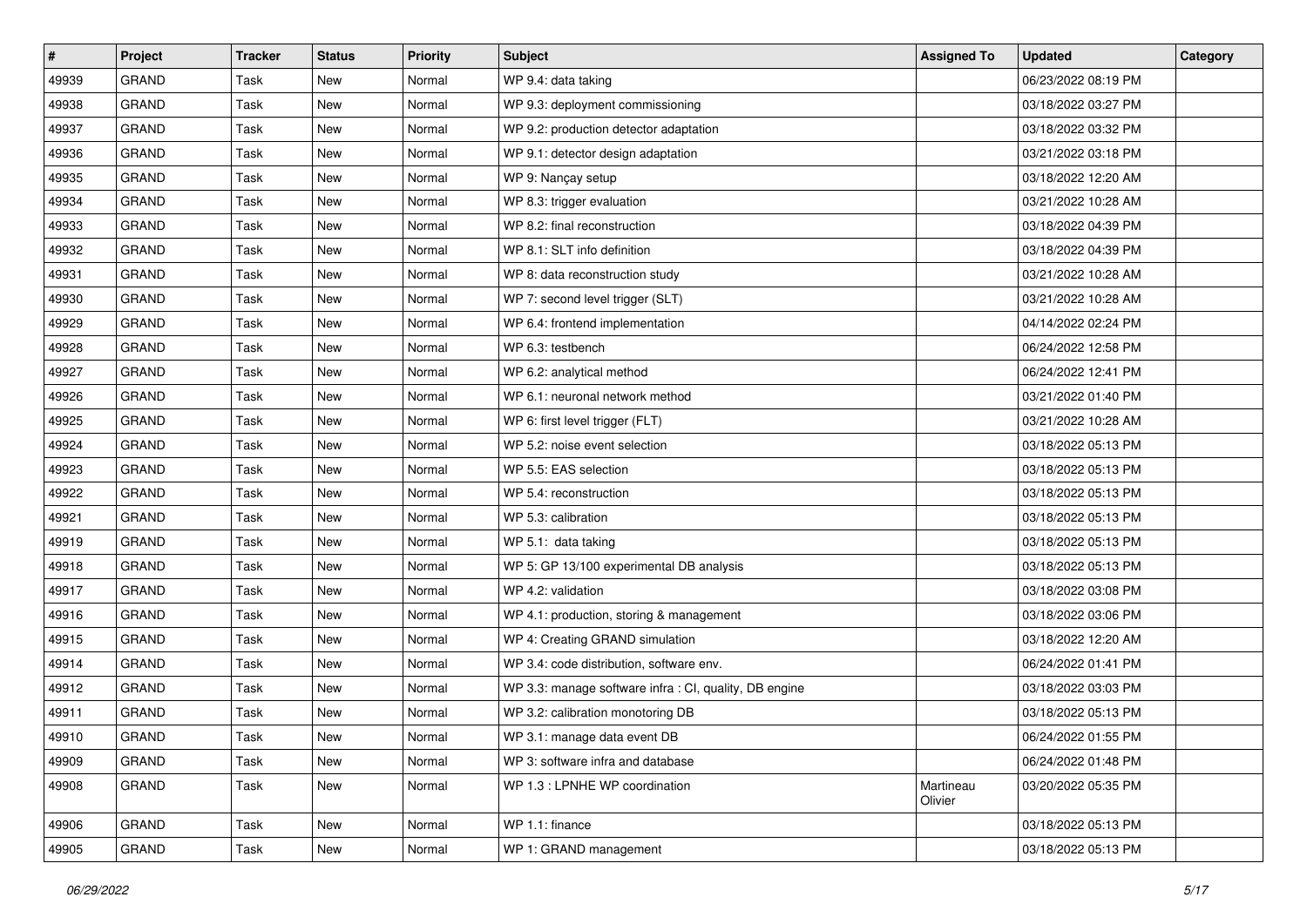| #     | Project      | <b>Tracker</b> | <b>Status</b> | <b>Priority</b> | <b>Subject</b>                                                                           | <b>Assigned To</b>   | <b>Updated</b>      | Category |
|-------|--------------|----------------|---------------|-----------------|------------------------------------------------------------------------------------------|----------------------|---------------------|----------|
| 49904 | <b>GRAND</b> | Task           | <b>New</b>    | Normal          | WP 2.9: detector monotoring                                                              |                      | 03/18/2022 05:13 PM |          |
| 49903 | <b>GRAND</b> | Task           | <b>New</b>    | Normal          | WP 2.8: detector calibration                                                             |                      | 03/18/2022 05:13 PM |          |
| 49902 | <b>GRAND</b> | Task           | <b>New</b>    | Normal          | WP 2.7: code quality and documentation                                                   | Colley<br>Jean-Marc  | 03/18/2022 05:13 PM |          |
| 49901 | GRAND        | Task           | New           | Normal          | WP 2.6: common tools                                                                     |                      | 03/18/2022 05:13 PM |          |
| 49900 | <b>GRAND</b> | Task           | <b>New</b>    | Normal          | WP 2.5: reconstruction method                                                            |                      | 03/18/2022 02:57 PM |          |
| 49899 | <b>GRAND</b> | Task           | <b>New</b>    | Normal          | WP 2.4: antenna network simulation                                                       |                      | 06/24/2022 02:48 PM |          |
| 49898 | <b>GRAND</b> | Task           | <b>New</b>    | Normal          | WP 2.3: unit detector modeling and coding                                                |                      | 06/24/2022 02:11 PM |          |
| 49897 | <b>GRAND</b> | Task           | <b>New</b>    | Normal          | WP 2.2: input output format fie                                                          |                      | 03/18/2022 12:22 AM |          |
| 49896 | <b>GRAND</b> | Task           | <b>New</b>    | Normal          | WP 2.1: software architecture and optimization                                           |                      | 03/18/2022 05:13 PM |          |
| 49895 | GRAND        | Task           | <b>New</b>    | Normal          | WP 2: GRANDLIB modelization and software                                                 |                      | 06/24/2022 02:48 PM |          |
| 49890 | <b>PyROS</b> | Task           | New           | Normal          | Global Start & Stop (safe)                                                               |                      | 03/16/2022 04:52 PM |          |
| 49889 | <b>PyROS</b> | Task           | <b>New</b>    | Normal          | Backup                                                                                   |                      | 03/16/2022 04:49 PM |          |
| 49888 | PyROS        | Task           | <b>New</b>    | Normal          | Firewall                                                                                 |                      | 03/16/2022 04:48 PM |          |
| 49887 | PyROS        | Task           | <b>New</b>    | Normal          | Hardware                                                                                 |                      | 03/16/2022 04:47 PM |          |
| 49886 | <b>PyROS</b> | Task           | <b>New</b>    | Normal          | System watch (Nagios, )                                                                  |                      | 03/16/2022 04:47 PM |          |
| 49885 | PyROS        | Task           | <b>New</b>    | Normal          | Network                                                                                  |                      | 03/16/2022 04:46 PM |          |
| 49878 | <b>PyROS</b> | Task           | New           | Normal          | SF02-SCP integration - Lancement auto de l'agent de gestion du SP<br>lifecycle           |                      | 06/28/2022 10:04 PM |          |
| 49876 | PyROS        | Task           | <b>New</b>    | Normal          | Guitastro integration                                                                    |                      | 03/16/2022 07:28 AM |          |
| 49875 | PyROS        | Task           | <b>New</b>    | Normal          | (classic) Installation Guitastro & dependencies                                          |                      | 03/16/2022 07:27 AM |          |
| 49874 | PyROS        | Task           | <b>New</b>    | Normal          | (docker) Installation Guitastro & dependencies                                           |                      | 06/28/2022 10:11 PM |          |
| 49872 | <b>PyROS</b> | Task           | New           | Normal          | Restauration de la config par défaut                                                     |                      | 03/15/2022 11:10 PM |          |
| 49871 | PyROS        | Task           | <b>New</b>    | Normal          | Config par défaut (à définir)                                                            |                      | 03/15/2022 11:11 PM |          |
| 49870 | PyROS        | Task           | <b>New</b>    | Normal          | Config générale : logo, pagination, couleurs, options générales, options<br>par feature, |                      | 03/15/2022 11:11 PM |          |
| 49546 | <b>PyROS</b> | Task           | In progress   | Normal          | Documentation (pyros_api)                                                                | Koralewski<br>Alexis | 02/24/2022 02:33 PM |          |
| 49545 | <b>PyROS</b> | Task           | In progress   | Normal          | Script development (pyros_api)                                                           | Koralewski<br>Alexis | 02/24/2022 02:33 PM |          |
| 49543 | PyROS        | Task           | <b>New</b>    | Normal          | Users View (list & 1)                                                                    |                      | 02/23/2022 06:06 PM |          |
| 49541 | PyROS        | Task           | New           | Normal          | API REST (website scripting via pyros_api.py script)                                     | Koralewski<br>Alexis | 06/29/2022 07:26 AM |          |
| 49478 | PyROS        | Task           | <b>New</b>    | Normal          | Test                                                                                     | Koralewski<br>Alexis | 02/22/2022 12:25 PM |          |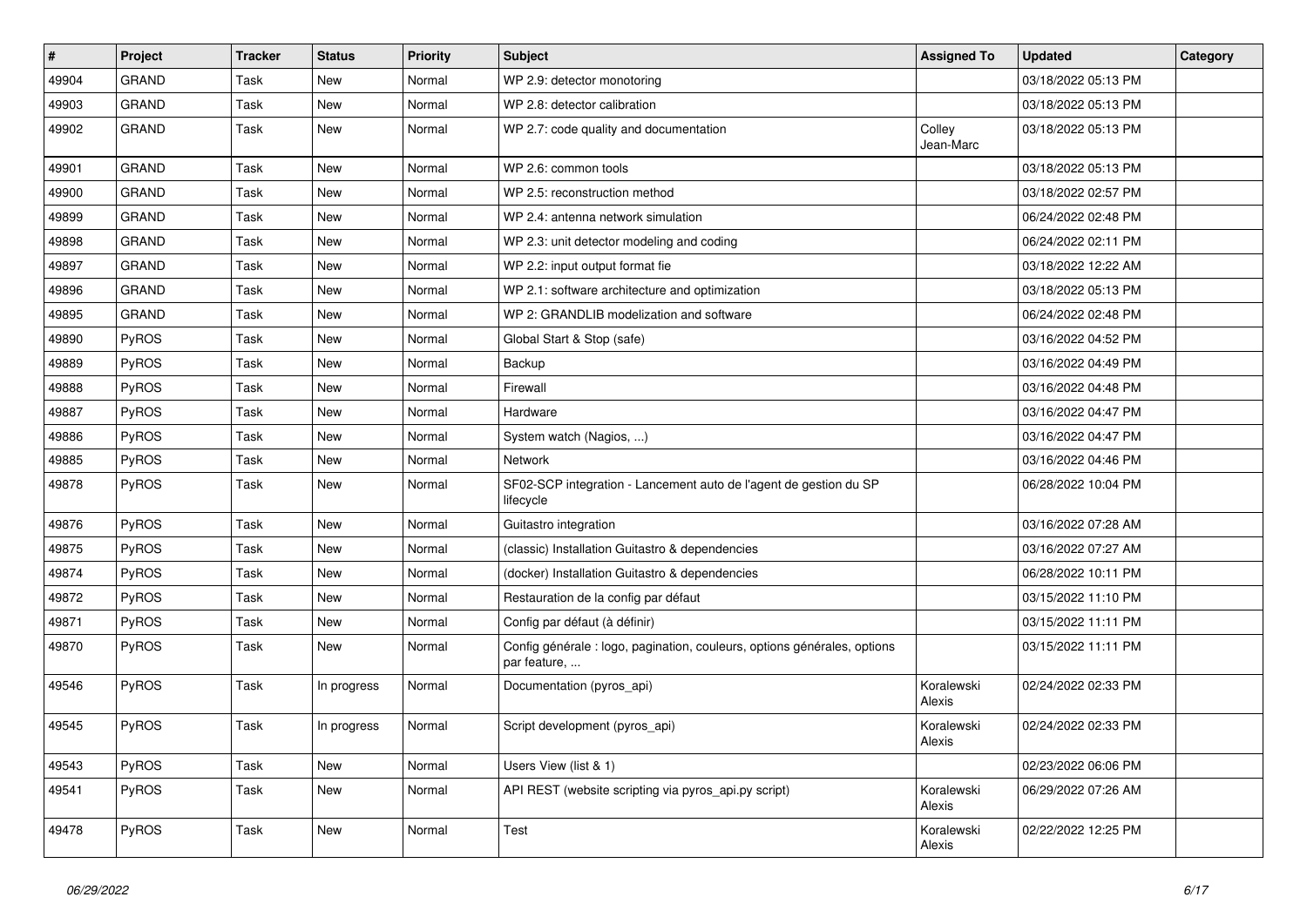| $\vert$ # | <b>Project</b> | <b>Tracker</b> | <b>Status</b> | <b>Priority</b> | <b>Subject</b>                                                                              | <b>Assigned To</b>   | <b>Updated</b>      | Category |
|-----------|----------------|----------------|---------------|-----------------|---------------------------------------------------------------------------------------------|----------------------|---------------------|----------|
| 49272     | PyROS          | Task           | In progress   | Normal          | Tooltips                                                                                    | Koralewski<br>Alexis | 02/17/2022 01:59 PM |          |
| 49262     | PyROS          | Task           | In progress   | Normal          | Sequence Validation                                                                         |                      | 02/03/2022 02:50 PM |          |
| 49258     | PyROS          | Task           | In progress   | Normal          | from IMPORT (upload) Seq (from yaml file)                                                   | Koralewski<br>Alexis | 02/23/2022 12:02 PM |          |
| 49253     | PyROS          | Task           | New           | Normal          | READ 1 & list                                                                               |                      | 02/21/2022 03:21 PM |          |
| 49252     | PyROS          | Task           | <b>New</b>    | Normal          | <b>WEB FORM</b>                                                                             |                      | 02/17/2022 01:59 PM |          |
| 49251     | PyROS          | Task           | <b>New</b>    | Normal          | Test                                                                                        | Koralewski<br>Alexis | 02/22/2022 02:59 PM |          |
| 49250     | PyROS          | Task           | <b>New</b>    | Normal          | <b>CREATE/UPDATE Sequence</b>                                                               |                      | 02/23/2022 12:02 PM |          |
| 49249     | PyROS          | Task           | In progress   | Normal          | General Menu for this feature                                                               |                      | 02/03/2022 09:39 AM |          |
| 49247     | PyROS          | Task           | <b>New</b>    | Normal          | State diagram (doc)                                                                         |                      | 02/03/2022 09:34 AM |          |
| 49246     | <b>PyROS</b>   | Task           | New           | Normal          | Sequence Lifecycle (status)                                                                 |                      | 02/03/2022 09:34 AM |          |
| 49228     | PyROS          | Task           | In progress   | Normal          | Correction de l'orientation de l'image (est à gauche, nord en haut)                         | Klotz Alain          | 02/02/2022 02:56 PM |          |
| 49227     | PyROS          | Task           | <b>New</b>    | Normal          | Corrections cosmétiques (de pixels)                                                         | Klotz Alain          | 02/02/2022 02:19 PM |          |
| 49226     | PyROS          | Task           | In progress   | Normal          | Correction de l'image par le flat                                                           | Klotz Alain          | 02/02/2022 02:56 PM |          |
| 49225     | PyROS          | Task           | In progress   | Normal          | Correction de l'image par le dark (+ bias)                                                  | Klotz Alain          | 02/02/2022 02:56 PM |          |
| 49224     | PyROS          | Task           | <b>New</b>    | Normal          | Choisir le bias, le flat, et le dark (en fn des metadata)                                   | Klotz Alain          | 02/02/2022 02:19 PM |          |
| 49223     | PyROS          | Task           | In progress   | Normal          | Groupes                                                                                     | Klotz Alain          | 02/02/2022 02:38 PM |          |
| 49222     | PyROS          | Task           | In progress   | Normal          | Traitement d'un groupe d'images : début et fin de groupe                                    | Klotz Alain          | 02/02/2022 02:38 PM |          |
| 49221     | PyROS          | Task           | In progress   | Normal          | Recup metadata de l'image (dans la BD)                                                      | Klotz Alain          | 02/02/2022 02:38 PM |          |
| 49220     | PyROS          | Task           | In progress   | Normal          | Récup en-tête                                                                               | Klotz Alain          | 02/02/2022 02:38 PM |          |
| 49219     | PyROS          | Task           | In progress   | Normal          | Nouvelle image                                                                              | Klotz Alain          | 02/02/2022 02:38 PM |          |
| 49218     | <b>PyROS</b>   | Task           | In progress   | Normal          | Détection des nouvelles images produites (système asynchrone sur<br>l'acquisition)          | Klotz Alain          | 02/02/2022 02:38 PM |          |
| 49217     | PyROS          | Task           | <b>New</b>    | Normal          | 5 - (L2) Critères de qualité d'image (+ json QUAL)                                          | Klotz Alain          | 02/02/2022 02:37 PM |          |
| 49216     | PyROS          | Task           | New           | Normal          | 4 - (L1c) - Combinaison d'images                                                            | Klotz Alain          | 02/02/2022 02:36 PM |          |
| 49215     | PyROS          | Task           | In progress   | Normal          | 3 - (L1b) - Reconnaissance du champ (lien entre pixels et coord célestes)<br>( + json CATA) | Klotz Alain          | 02/02/2022 02:36 PM |          |
| 49214     | <b>PyROS</b>   | Task           | In progress   | Normal          | 2 - (L1a) - Pré-traitement de chaque image (dans l'ordre) (fits RAW => fits<br>CAL)         | Klotz Alain          | 02/02/2022 02:42 PM |          |
| 49213     | PyROS          | Task           | In progress   | Normal          | 1 - (L0) - Récupération et organisation des images L0 (RAW fits)                            | Klotz Alain          | 02/02/2022 02:42 PM |          |
| 49210     | PyROS          | Task           | New           | Normal          | CONFIGURATION GENERALE                                                                      |                      | 03/15/2022 11:11 PM |          |
| 49162     | PyROS          | Task           | <b>New</b>    | Normal          | Check sequence validity                                                                     | Klotz Alain          | 02/03/2022 10:23 AM |          |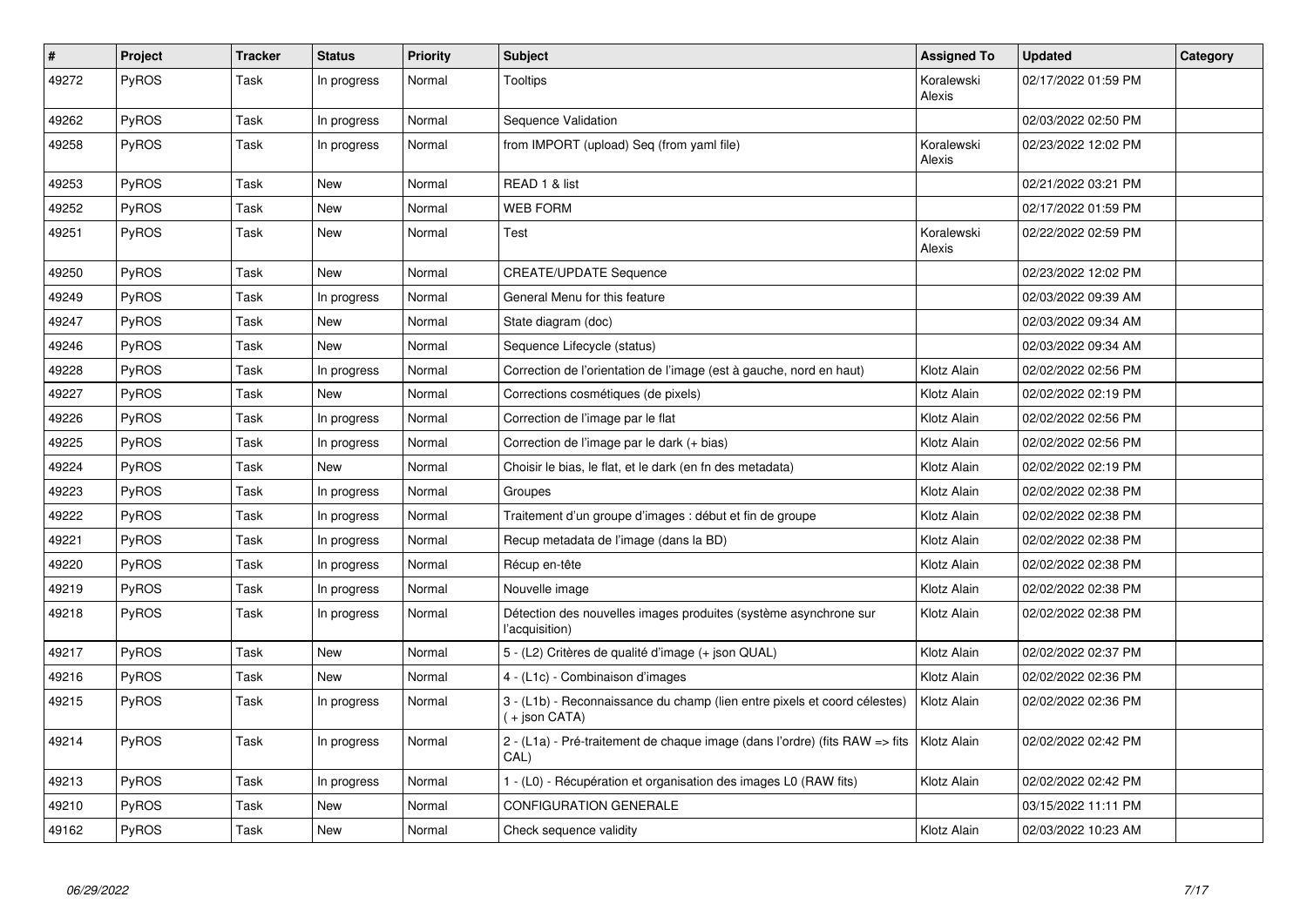| #     | Project      | <b>Tracker</b> | <b>Status</b> | <b>Priority</b> | <b>Subject</b>                                                                                                                        | <b>Assigned To</b> | <b>Updated</b>      | Category |
|-------|--------------|----------------|---------------|-----------------|---------------------------------------------------------------------------------------------------------------------------------------|--------------------|---------------------|----------|
| 49157 | PyROS        | Task           | New           | Normal          | Super Super Agent qui surveille l'ensemble des super agents sur chaque<br>noeud $(?)$                                                 |                    | 01/31/2022 12:12 PM |          |
| 49156 | PyROS        | Task           | New           | Normal          | Super Agent qui démarre et stoppe les autres agents, et surveille leur<br>bonne santé (les relance si besoin) => sur chaque noeud (?) |                    | 01/31/2022 12:12 PM |          |
| 49155 | PyROS        | Task           | <b>New</b>    | Normal          | Architecture décentralisée en plusieurs noeuds (communication via BD)                                                                 |                    | 01/31/2022 12:09 PM |          |
| 49152 | PyROS        | Task           | New           | Normal          | RUN/EXEC - Start & Stop software (et Agents)                                                                                          |                    | 05/24/2022 02:55 PM |          |
| 49151 | PyROS        | Task           | <b>New</b>    | Normal          | Script central (pyros.py)                                                                                                             |                    | 01/31/2022 11:36 AM |          |
| 49137 | PyROS        | Task           | New           | Normal          | Integration Guitastro lib                                                                                                             | Klotz Alain        | 02/02/2022 03:27 PM |          |
| 49136 | PyROS        | Task           | <b>New</b>    | Normal          | GF03-INFRA - Logging integration (general logs & agents)                                                                              |                    | 06/29/2022 07:25 AM |          |
| 49135 | PyROS        | Task           | <b>New</b>    | Normal          | SF15-SST integration (agents, start, stop, commands)                                                                                  |                    | 06/29/2022 07:23 AM |          |
| 49134 | <b>PyROS</b> | Task           | New           | Normal          | SF14-OBC integration                                                                                                                  |                    | 01/29/2022 12:52 AM |          |
| 49133 | PyROS        | Task           | New           | Normal          | SF13-IAF integration                                                                                                                  |                    | 01/29/2022 12:47 AM |          |
| 49132 | PyROS        | Task           | New           | Normal          | SF12-IAN integration                                                                                                                  |                    | 01/29/2022 12:48 AM |          |
| 49131 | PyROS        | Task           | <b>New</b>    | Normal          | SF11-IPC integration                                                                                                                  |                    | 01/29/2022 12:46 AM |          |
| 49130 | PyROS        | Task           | New           | Normal          | SF10-CAL integration                                                                                                                  |                    | 01/29/2022 12:46 AM |          |
| 49129 | <b>PyROS</b> | Task           | <b>New</b>    | Normal          | SF09-CMC integration                                                                                                                  |                    | 01/29/2022 12:46 AM |          |
| 49128 | PyROS        | Task           | <b>New</b>    | Normal          | SF08-EXE integration                                                                                                                  |                    | 01/29/2022 12:45 AM |          |
| 49127 | PyROS        | Task           | <b>New</b>    | Normal          | SF07-PLN integration                                                                                                                  |                    | 01/29/2022 12:45 AM |          |
| 49126 | PyROS        | Task           | New           | Normal          | SF06-ALR integration                                                                                                                  |                    | 01/29/2022 12:45 AM |          |
| 49125 | PyROS        | Task           | <b>New</b>    | Normal          | SF05-SEQ integration                                                                                                                  |                    | 03/15/2022 11:03 PM |          |
| 49124 | PyROS        | Task           | New           | Normal          | SF04-SPV integration (AgentMajordome)                                                                                                 |                    | 06/29/2022 07:21 AM |          |
| 49123 | PyROS        | Task           | New           | Normal          | SF03-ENV integration                                                                                                                  |                    | 06/29/2022 07:20 AM |          |
| 49122 | PyROS        | Task           | <b>New</b>    | Normal          | SF02-SCP integration                                                                                                                  |                    | 01/29/2022 12:50 AM |          |
| 49121 | PyROS        | Task           | New           | Normal          | SF01-USR integration                                                                                                                  |                    | 01/29/2022 12:50 AM |          |
| 49120 | PyROS        | Task           | New           | Normal          | General Design (structure, design, responsive, CSS)                                                                                   |                    | 06/29/2022 07:18 AM |          |
| 48784 | <b>XLDP</b>  | <b>Bug</b>     | New           | Normal          | Jobs en erreurs depuis le 19/01 19h30                                                                                                 |                    | 01/20/2022 10:12 AM |          |
| 48307 | PyROS        | Task           | <b>New</b>    | Normal          | Send, Receive, and Process Commands (Agent <= > Agent)                                                                                |                    | 06/29/2022 07:33 AM |          |
| 48290 | PyROS        | Task           | <b>New</b>    | Normal          | Auto mode                                                                                                                             |                    | 12/14/2021 12:35 PM |          |
| 48289 | <b>PyROS</b> | Task           | New           | Normal          | Entity (AgentDevice class)                                                                                                            |                    | 12/14/2021 12:32 PM |          |
| 48288 | PyROS        | Task           | New           | Normal          | Entity (DeviceController class)                                                                                                       |                    | 12/14/2021 12:31 PM |          |
| 48285 | PyROS        | Task           | <b>New</b>    | Normal          | Lancement auto et gestion du DeviceController associé                                                                                 |                    | 12/14/2021 12:22 PM |          |
| 48284 | PyROS        | Task           | New           | Normal          | Lancement auto et gestion des Components associés (qui sont aussi des<br>DeviceController)                                            |                    | 12/14/2021 12:20 PM |          |
| 48279 | PyROS        | Task           | New           | Normal          | General LOGGING (fichiers texte, écran en mode debug)                                                                                 |                    | 03/16/2022 04:45 PM |          |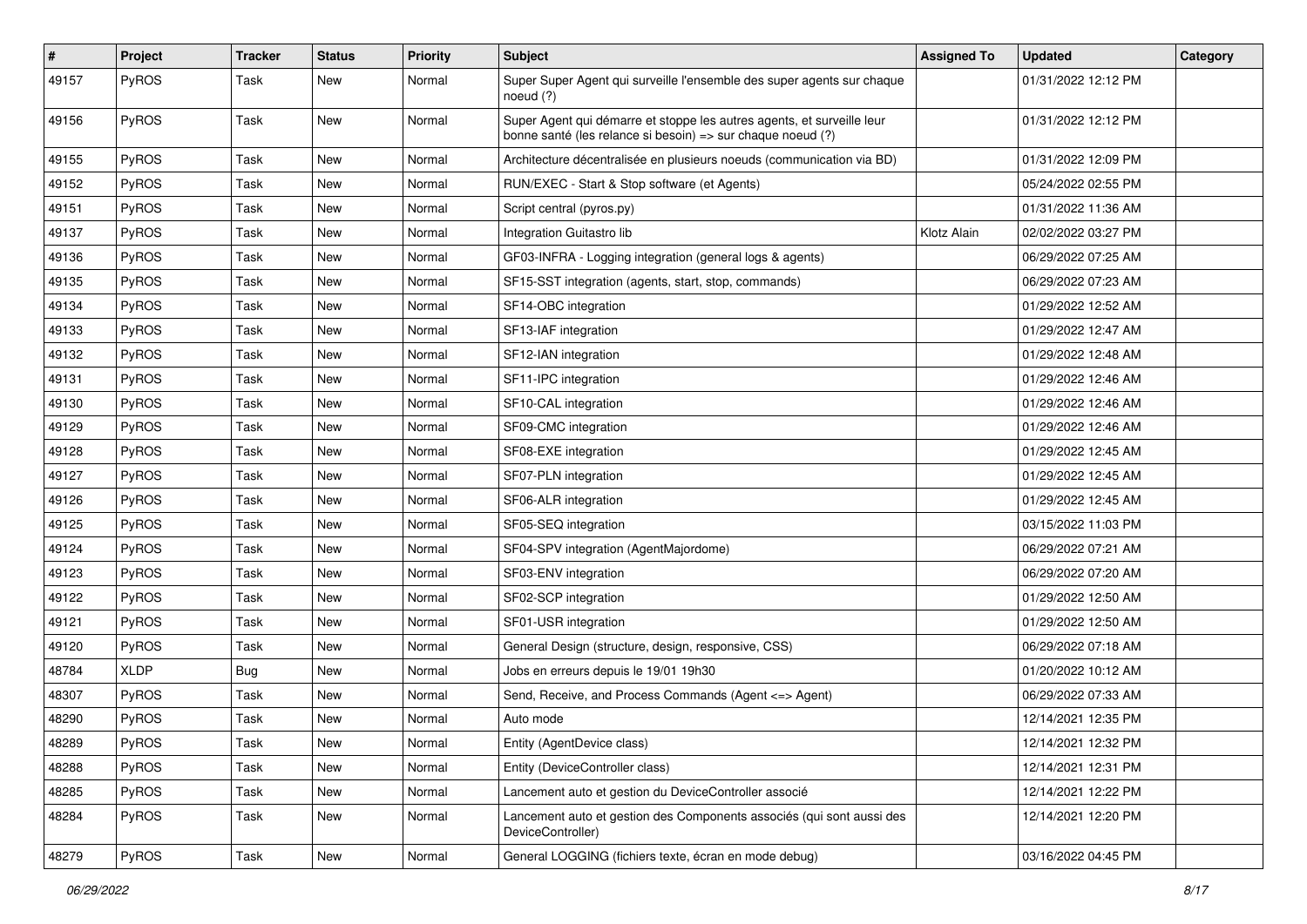| #     | Project   | <b>Tracker</b> | <b>Status</b> | <b>Priority</b> | <b>Subject</b>                                                                                                 | <b>Assigned To</b>   | <b>Updated</b>      | Category |
|-------|-----------|----------------|---------------|-----------------|----------------------------------------------------------------------------------------------------------------|----------------------|---------------------|----------|
| 48276 | PyROS     | Task           | New           | Normal          | Scripts d'installation docker                                                                                  |                      | 12/14/2021 11:44 AM |          |
| 48275 | PyROS     | Task           | <b>New</b>    | Normal          | version PROD TNC Nouvelle Calédonie - instance docker de production<br>sur site final                          |                      | 12/14/2021 11:42 AM |          |
| 48274 | PyROS     | Task           | <b>New</b>    | Normal          | version TEST TNC France - instance docker de test en France                                                    |                      | 12/14/2021 11:42 AM |          |
| 48273 | PyROS     | Task           | <b>New</b>    | Normal          | version DEV guitalens - instance docker sur serveur guitalens                                                  |                      | 12/14/2021 11:46 AM |          |
| 48270 | PyROS     | Task           | <b>New</b>    | Normal          | SCRIPT INSTALL/UPDATE (PYROS/pyros.py) (uniquement pour la partie<br>install & update)                         |                      | 02/23/2022 05:57 PM |          |
| 48259 | PyROS     | Task           | In progress   | Normal          | EXPORT (Download) as a text file (YAML)                                                                        | Koralewski<br>Alexis | 02/23/2022 10:45 AM |          |
| 48250 | PyROS     | Task           | In progress   | Normal          | <b>DELETE</b>                                                                                                  | Koralewski<br>Alexis | 02/21/2022 03:38 PM |          |
| 48223 | LabInvent | Task           | <b>New</b>    | Normal          | instance perso (docker)                                                                                        |                      | 12/13/2021 11:08 AM |          |
| 48222 | LabInvent | Task           | <b>New</b>    | Normal          | (NEW func) Gérer Suivi d'un User                                                                               |                      | 12/13/2021 10:39 AM |          |
| 48005 | LabInvent | Task           | New           | Normal          | <b>Bugfix toutes les Deprecated Errors</b>                                                                     |                      | 12/06/2021 02:37 PM |          |
| 47966 | LabInvent | Task           | <b>New</b>    | Normal          | Ajouter test Commande (avec devis joint)                                                                       |                      | 11/30/2021 04:17 PM |          |
| 47959 | LabInvent | Task           | New           | Normal          | *** F - ENTITY - Fournisseurs                                                                                  |                      | 11/30/2021 12:57 PM |          |
| 47958 | LabInvent | Task           | <b>New</b>    | Normal          | delete (generic)                                                                                               |                      | 11/30/2021 12:47 PM |          |
| 47957 | LabInvent | Feature        | <b>New</b>    | Normal          | *** F - ENTITY - Les GROUPES (de User ou Materiel) : Thématique,<br>Métier, Projet, Site (+ Pole ou Service ?) |                      | 12/13/2021 11:12 AM |          |
| 47954 | LabInvent | Task           | <b>New</b>    | Normal          | 1 - CREATED                                                                                                    |                      | 11/30/2021 01:27 PM |          |
| 47953 | LabInvent | Task           | <b>New</b>    | Normal          | 2a - TOBEORDERED (optionnel)                                                                                   |                      | 11/30/2021 01:27 PM |          |
| 47951 | LabInvent | Feature        | New           | Normal          | *** F - Etiquettes & Imprimantes                                                                               |                      | 11/30/2021 01:42 PM |          |
| 47950 | LabInvent | Task           | <b>New</b>    | Normal          | DB complète à mettre à jour                                                                                    |                      | 11/30/2021 12:26 PM |          |
| 47946 | LabInvent | Task           | New           | Normal          | classic only                                                                                                   |                      | 12/03/2021 09:50 AM |          |
| 47945 | LabInvent | Task           | <b>New</b>    | Normal          | ALL                                                                                                            |                      | 11/30/2021 12:23 PM |          |
| 47935 | LabInvent | Task           | <b>New</b>    | Normal          | 2b - VALIDATED                                                                                                 |                      | 11/30/2021 01:27 PM |          |
| 47932 | LabInvent | Feature        | New           | Normal          | *** F - DOC (documentation)                                                                                    |                      | 11/30/2021 01:10 PM |          |
| 47930 | LabInvent | Task           | <b>New</b>    | Normal          | *** F - ENTITY - QrCode                                                                                        |                      | 11/30/2021 01:26 PM |          |
| 47925 | LabInvent | Task           | New           | Normal          | (après cakephp v4) Passer à Php 8                                                                              |                      | 11/30/2021 11:48 AM |          |
| 47924 | LabInvent | Task           | New           | Normal          | (après 3.9) Passer à v4                                                                                        |                      | 11/30/2021 11:48 AM |          |
| 47913 | LabInvent | Task           | New           | Normal          | ROLES (profils)                                                                                                |                      | 11/30/2021 01:39 PM |          |
| 47911 | LabInvent | Task           | New           | Normal          | Create/Update (add_edit generic)                                                                               |                      | 11/30/2021 11:04 AM |          |
| 47907 | LabInvent | Task           | New           | Normal          | *** F - Config YAML (champs materiels) : champs obligatoires,<br>recommandés, ou readonly                      |                      | 11/30/2021 01:25 PM |          |
| 47895 | LabInvent | Feature        | New           | Normal          | *** F - ENTITY - Documents attachés (à Materiel ou Suivi)                                                      |                      | 12/13/2021 11:09 AM |          |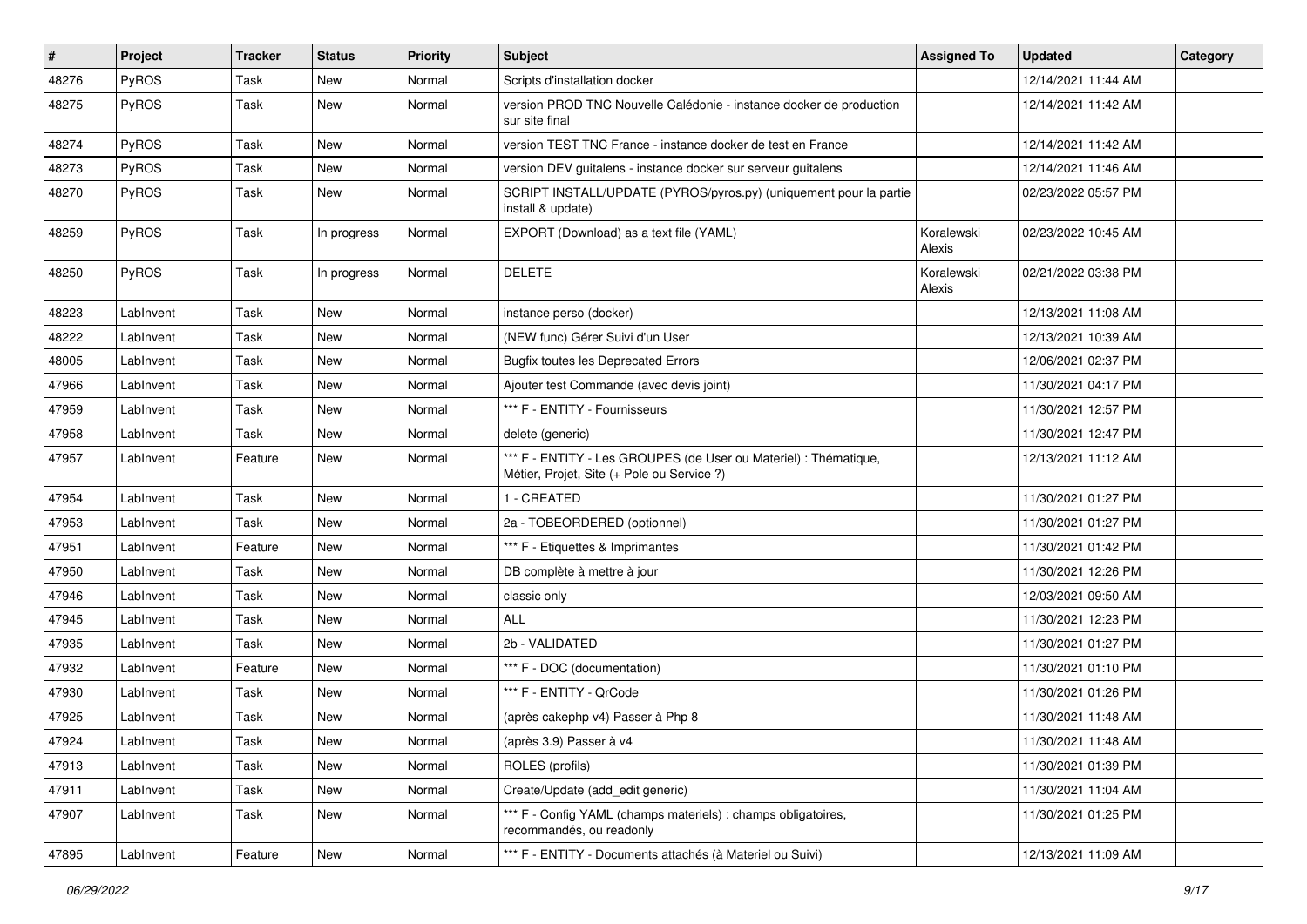| #     | Project      | <b>Tracker</b> | <b>Status</b> | <b>Priority</b> | <b>Subject</b>                                                | <b>Assigned To</b> | <b>Updated</b>      | Category |
|-------|--------------|----------------|---------------|-----------------|---------------------------------------------------------------|--------------------|---------------------|----------|
| 47893 | LabInvent    | Task           | <b>New</b>    | Normal          | Views                                                         |                    | 11/30/2021 01:21 PM |          |
| 47889 | LabInvent    | Task           | <b>New</b>    | Normal          | Changer statut - setStatusTo*()                               |                    | 11/30/2021 01:19 PM |          |
| 47885 | LabInvent    | Task           | New           | Normal          | filtrage (voir formulaire index)                              |                    | 11/30/2021 01:30 PM |          |
| 47883 | LabInvent    | Task           | New           | Normal          | formulaire de recherche multi-critères                        |                    | 11/30/2021 01:30 PM |          |
| 47880 | LabInvent    | Task           | <b>New</b>    | Normal          | Read - index                                                  |                    | 11/30/2021 01:16 PM |          |
| 47873 | LabInvent    | Task           | New           | Normal          | Model (Entity & Table)                                        |                    | 12/01/2021 09:37 AM |          |
| 47871 | LabInvent    | Task           | <b>New</b>    | Normal          | Autorisations                                                 |                    | 11/30/2021 01:29 PM |          |
| 47870 | LabInvent    | Task           | New           | Normal          | Tests (Materiels)                                             |                    | 11/30/2021 03:38 PM |          |
| 47869 | LabInvent    | Feature        | New           | Normal          | *** F - Tests                                                 |                    | 12/06/2021 02:28 PM |          |
| 47868 | LabInvent    | Task           | <b>New</b>    | Normal          | *** F - Super Entité (AppController, AppTable)                |                    | 11/30/2021 01:34 PM |          |
| 47865 | LabInvent    | Feature        | New           | Normal          | *** F - Configuration générale                                |                    | 12/13/2021 11:06 AM |          |
| 47864 | LabInvent    | Feature        | New           | Normal          | *** F - ENTITY - Autres                                       |                    | 11/30/2021 12:57 PM |          |
| 47862 | LabInvent    | Feature        | <b>New</b>    | Normal          | *** F - ENTITY - Prets (de Materiel)                          |                    | 12/13/2021 11:10 AM |          |
| 47447 | PyROS        | Task           | <b>New</b>    | Normal          | (F05) ACTIONS (CRUD), VIEWS, and AUTHORIZATIONS               |                    | 02/23/2022 10:45 AM |          |
| 47446 | PyROS        | Task           | New           | Normal          | <b>DOSSIER SSI</b>                                            |                    | 10/11/2021 11:32 AM |          |
| 47445 | PyROS        | Task           | New           | Normal          | CAHIER DE RECETTE (NC)                                        |                    | 10/11/2021 11:31 AM |          |
| 47444 | PyROS        | Task           | New           | Normal          | MANUELS UTILISATION, INSTALLATION, ET MAINTENANCE             |                    | 10/11/2021 11:31 AM |          |
| 47443 | PyROS        | Task           | <b>New</b>    | Normal          | RAPPORT DES TESTS & VALIDATIONS (application du plan de test) |                    | 10/11/2021 11:31 AM |          |
| 47442 | PyROS        | Task           | New           | Normal          | PLAN DE TESTS ET DE VALIDATIONS                               |                    | 10/11/2021 11:33 AM |          |
| 47441 | PyROS        | Task           | New           | Normal          | DOSSIER DE DÉFINITION                                         |                    | 10/11/2021 11:32 AM |          |
| 47440 | PyROS        | Task           | New           | Normal          | <b>LIVRABLES</b>                                              |                    | 10/11/2021 11:29 AM |          |
| 47439 | PyROS        | Task           | New           | Normal          | PA et PK CNES                                                 |                    | 01/31/2022 11:29 AM |          |
| 47438 | PyROS        | Task           | <b>New</b>    | Normal          | PK5 (2023-06) - Doc LIVRABLES (et Présentations)              |                    | 10/11/2021 11:26 AM |          |
| 47437 | PyROS        | Task           | New           | Normal          | PA4.1 (2023-05) - Présentations et Rapport Avancement         |                    | 10/11/2021 11:25 AM |          |
| 47436 | PyROS        | Task           | New           | Normal          | PK4 (2023-02) - Doc LIVRABLES (et Présentations)              |                    | 10/11/2021 11:23 AM |          |
| 47435 | <b>PyROS</b> | Task           | New           | Normal          | PA3.2 (2023-02) - Présentations et Rapport Avancement         |                    | 10/11/2021 11:22 AM |          |
| 47433 | PyROS        | Task           | <b>New</b>    | Normal          | PA3.1 (2023-01) - Présentations et Rapport Avancement         |                    | 10/11/2021 11:22 AM |          |
| 47432 | PyROS        | Task           | New           | Normal          | PK3 (2023-01) - Doc LIVRABLES (et Présentations)              |                    | 10/11/2021 11:20 AM |          |
| 47431 | <b>PyROS</b> | Task           | New           | Normal          | PA2.2 (2022-10) - Présentations et Rapport Avancement         |                    | 10/11/2021 11:19 AM |          |
| 47430 | PyROS        | Task           | New           | Normal          | PA2.1 (2022-08) - Présentations et Rapport Avancement         |                    | 10/11/2021 11:18 AM |          |
| 47428 | PyROS        | Task           | New           | Normal          | PK2 (2022-06) - Présentations + RA + Doc LIVRABLES            |                    | 01/31/2022 11:34 AM |          |
| 47419 | PyROS        | Task           | New           | Normal          | F16 FUNCTIONAL Tests                                          |                    | 10/11/2021 10:11 AM |          |
| 47418 | PyROS        | Task           | New           | Normal          | F15 FUNCTIONAL Tests                                          |                    | 10/11/2021 10:11 AM |          |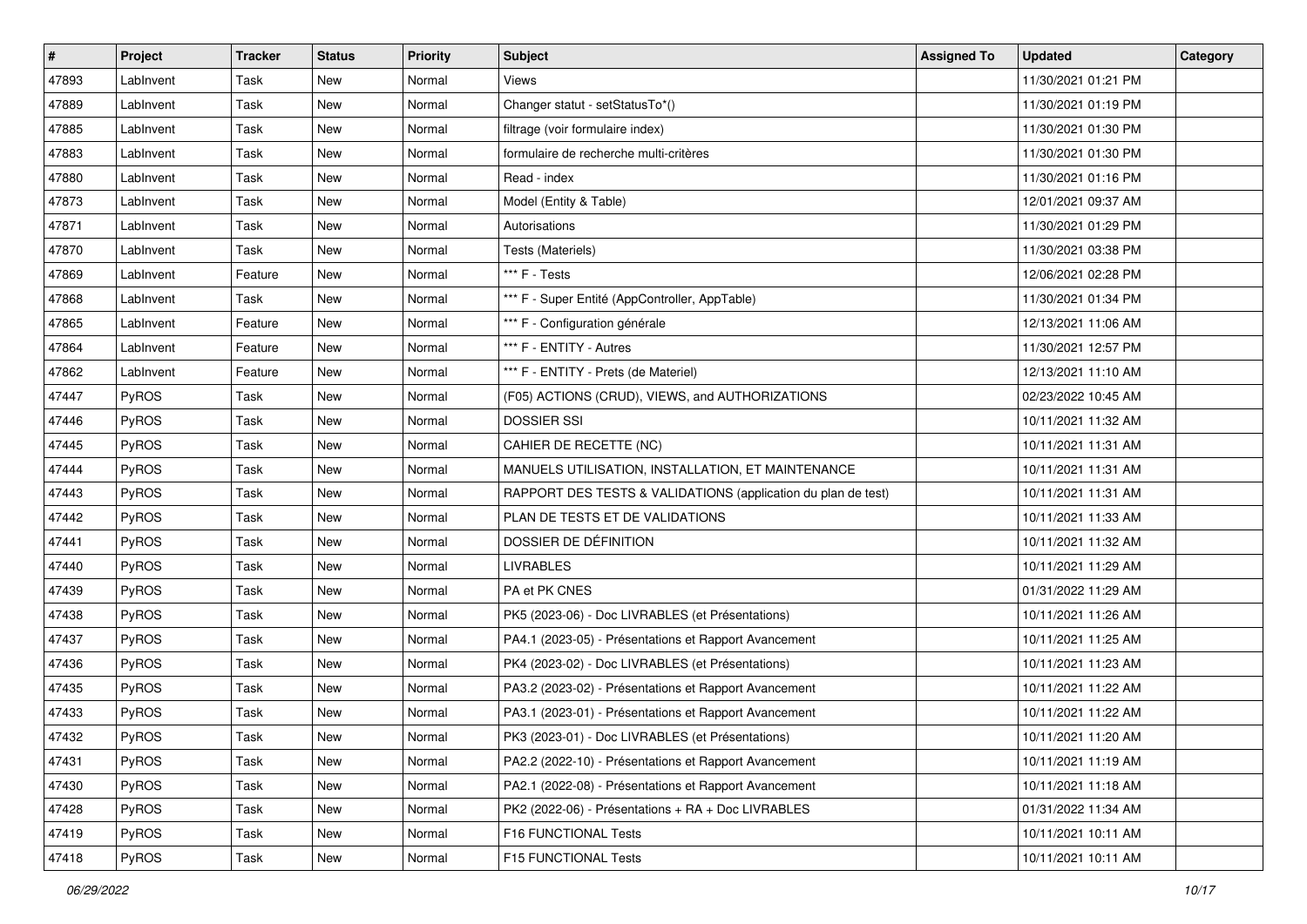| $\vert$ # | Project      | Tracker | <b>Status</b> | <b>Priority</b> | <b>Subject</b>                                                                              | <b>Assigned To</b>   | <b>Updated</b>      | Category |
|-----------|--------------|---------|---------------|-----------------|---------------------------------------------------------------------------------------------|----------------------|---------------------|----------|
| 47416     | PyROS        | Task    | <b>New</b>    | Normal          | F13 FUNCTIONAL Tests                                                                        |                      | 10/11/2021 10:11 AM |          |
| 47415     | PyROS        | Task    | <b>New</b>    | Normal          | F12 FUNCTIONAL Tests                                                                        |                      | 10/11/2021 10:11 AM |          |
| 47414     | PyROS        | Task    | New           | Normal          | F11 FUNCTIONAL Tests                                                                        |                      | 10/11/2021 10:10 AM |          |
| 47413     | PyROS        | Task    | <b>New</b>    | Normal          | F10 FUNCTIONAL Tests                                                                        |                      | 10/11/2021 10:10 AM |          |
| 47412     | PyROS        | Task    | In progress   | Normal          | F09 Tests                                                                                   |                      | 10/12/2021 03:01 PM |          |
| 47411     | PyROS        | Task    | New           | Normal          | <b>F08 FUNCTIONAL Tests</b>                                                                 |                      | 10/11/2021 10:10 AM |          |
| 47410     | PyROS        | Task    | <b>New</b>    | Normal          | F07 FUNCTIONAL Tests                                                                        |                      | 10/11/2021 10:10 AM |          |
| 47409     | PyROS        | Task    | <b>New</b>    | Normal          | F06 FUNCTIONAL Tests                                                                        |                      | 10/11/2021 10:10 AM |          |
| 47408     | PyROS        | Task    | In progress   | Normal          | F05 Tests                                                                                   |                      | 10/12/2021 03:00 PM |          |
| 47407     | PyROS        | Task    | In progress   | Normal          | F04 Tests                                                                                   |                      | 10/12/2021 03:00 PM |          |
| 47406     | PyROS        | Task    | In progress   | Normal          | F03 Tests                                                                                   |                      | 10/12/2021 03:00 PM |          |
| 47405     | PyROS        | Task    | In progress   | Normal          | F02 Tests                                                                                   |                      | 10/12/2021 02:59 PM |          |
| 47403     | PyROS        | Task    | <b>New</b>    | Normal          | HIGH LEVEL FUNCTION TESTS - Transversal functionalities TESTs<br>involving several features |                      | 10/11/2021 10:08 AM |          |
| 47402     | PyROS        | Task    | <b>New</b>    | Normal          | INTEGRATION TESTS - FEATURES integration tests with each other                              |                      | 10/11/2021 10:07 AM |          |
| 47401     | PyROS        | Task    | <b>New</b>    | Normal          | FUNCTIONAL TESTS - Each FEATURE functional tests                                            |                      | 10/11/2021 11:42 AM |          |
| 47393     | PyROS        | Task    | <b>New</b>    | Normal          | Device Config file (cf F14)                                                                 |                      | 12/14/2021 12:33 PM |          |
| 47392     | PyROS        | Task    | <b>New</b>    | Normal          | Device Commands Grammar (Generic & Native)                                                  |                      | 12/14/2021 12:32 PM |          |
| 47391     | <b>PyROS</b> | Task    | <b>New</b>    | Normal          | Device Simulator (DeviceSimulator)                                                          |                      | 12/14/2021 12:32 PM |          |
| 47390     | PyROS        | Task    | <b>New</b>    | Normal          | Device Agent (AgentDevice) (de type Agent)                                                  |                      | 12/14/2021 12:32 PM |          |
| 47389     | PyROS        | Task    | <b>New</b>    | Normal          | Device Controller (DeviceController)                                                        |                      | 12/14/2021 12:29 PM |          |
| 47387     | PyROS        | Task    | <b>New</b>    | Normal          | (F14) CRUD config                                                                           |                      | 01/29/2022 01:24 AM |          |
| 47386     | PyROS        | Task    | <b>New</b>    | Normal          | (F03) Initial data (fixture)                                                                |                      | 12/15/2021 07:32 AM |          |
| 47375     | PyROS        | Task    | <b>New</b>    | Normal          | Association quota SP                                                                        |                      | 10/11/2021 10:37 AM |          |
| 47368     | PyROS        | Task    | In progress   | Normal          | <b>CRUD Scientific Theme</b>                                                                | Koralewski<br>Alexis | 10/11/2021 10:01 AM |          |
| 46790     | PyROS        | Task    | <b>New</b>    | Normal          | F16 - EXIGENCES satisfaites (+ tests mis à jour)                                            |                      | 09/14/2021 02:47 PM |          |
| 46789     | PyROS        | Task    | <b>New</b>    | Normal          | F15 - EXIGENCES satisfaites (+ tests mis à jour)                                            |                      | 09/14/2021 02:47 PM |          |
| 46788     | PyROS        | Task    | New           | Normal          | (F14) EXIGENCES satisfaites (+ tests mis à jour)                                            |                      | 01/29/2022 01:24 AM |          |
| 46787     | PyROS        | Task    | New           | Normal          | (F09) REQUIREMENTS validated (+ tests udpated)                                              |                      | 12/14/2021 12:18 PM |          |
| 46786     | PyROS        | Task    | New           | Normal          | F08 - EXIGENCES satisfaites (+ tests mis à jour)                                            |                      | 09/14/2021 02:45 PM |          |
| 46785     | <b>PyROS</b> | Task    | New           | Normal          | F07 - EXIGENCES satisfaites (+ tests mis à jour)                                            |                      | 09/14/2021 02:44 PM |          |
| 46783     | PyROS        | Task    | New           | Normal          | F04 - EXIGENCES satisfaites (+ tests mis à jour)                                            |                      | 09/14/2021 02:43 PM |          |
| 46782     | PyROS        | Task    | New           | Normal          | F03 - EXIGENCES satisfaites (+ tests mis à jour)                                            |                      | 09/14/2021 02:43 PM |          |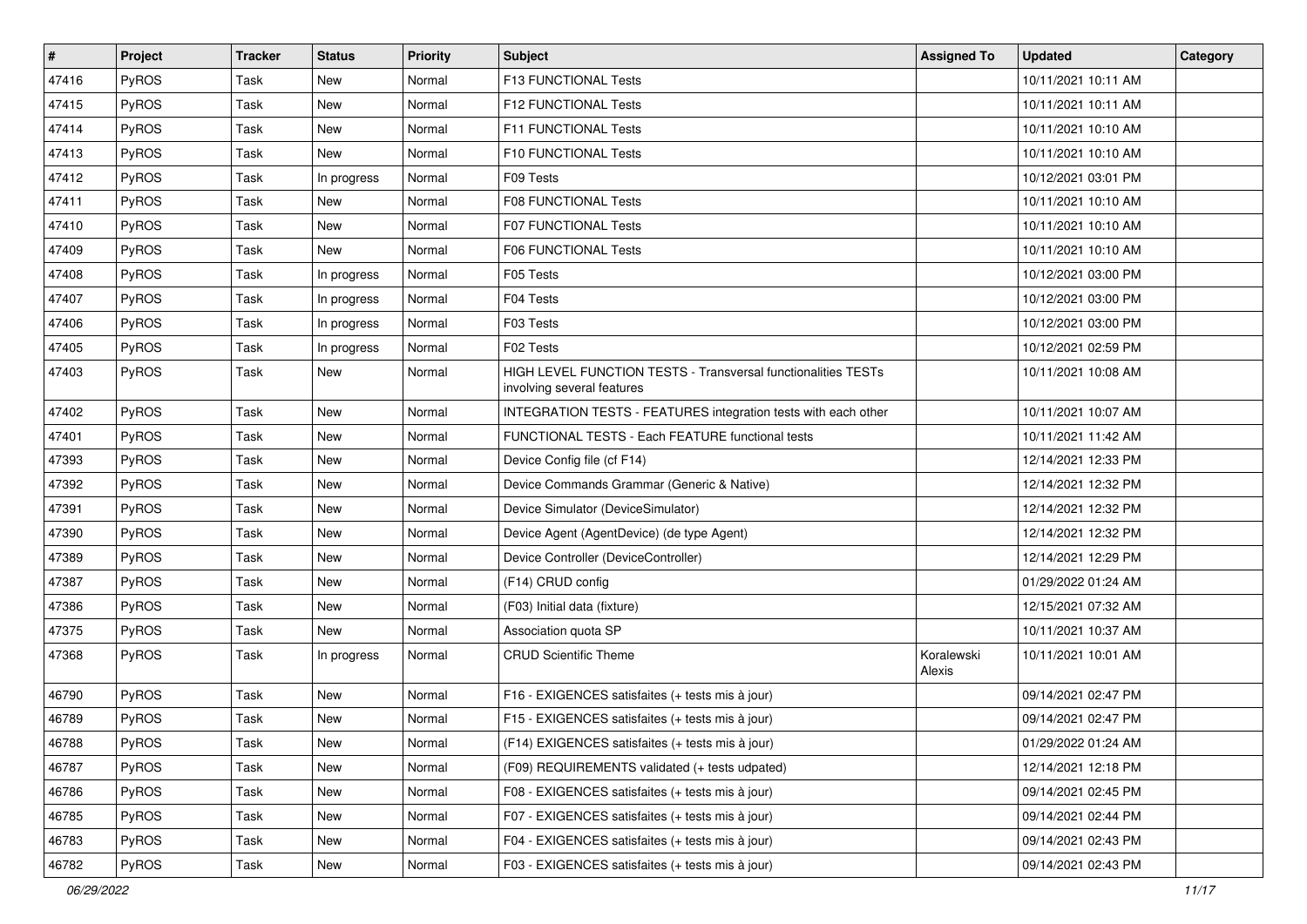| $\vert$ # | Project      | <b>Tracker</b> | <b>Status</b> | <b>Priority</b> | Subject                                                                              | <b>Assigned To</b>   | <b>Updated</b>      | Category |
|-----------|--------------|----------------|---------------|-----------------|--------------------------------------------------------------------------------------|----------------------|---------------------|----------|
| 46781     | PyROS        | Task           | <b>New</b>    | Normal          | (F02) EXIGENCES satisfaites (+ tests mis à jour)                                     |                      | 01/29/2022 01:27 AM |          |
| 46780     | PyROS        | Task           | <b>New</b>    | Normal          | (F01) EXIGENCES satisfaites (+ tests mis à jour)                                     |                      | 10/08/2021 06:01 PM |          |
| 45818     | PyROS        | Task           | New           | Normal          | (F14) TESTS to validate this feature                                                 |                      | 08/09/2021 10:43 AM |          |
| 45816     | PyROS        | Task           | <b>New</b>    | Normal          | <b>SP Delete</b>                                                                     |                      | 10/28/2021 08:35 AM |          |
| 45815     | PyROS        | Task           | <b>New</b>    | Normal          | test_SCP_manage_quota                                                                |                      | 09/22/2021 04:47 PM |          |
| 45811     | PyROS        | Task           | <b>New</b>    | Normal          | SP update                                                                            |                      | 11/03/2021 09:16 AM |          |
| 45810     | PyROS        | Task           | <b>New</b>    | Normal          | SP Read (view list and view 1)                                                       |                      | 10/27/2021 02:47 PM |          |
| 45809     | PyROS        | Task           | New           | Normal          | <b>SP Create</b>                                                                     |                      | 10/27/2021 08:42 AM |          |
| 45799     | PyROS        | Task           | New           | Normal          | Execute TESTS on commit/push (new script PUSH)                                       | Pallier Etienne      | 07/19/2021 08:54 AM |          |
| 45791     | PyROS        | Task           | <b>New</b>    | Normal          | PA1.1 (2022-03) - Présentations et Rapport Avancement                                |                      | 10/11/2021 11:14 AM |          |
| 45790     | <b>PyROS</b> | Task           | <b>New</b>    | Normal          | PK1 (2022-01) - Présentations + RA + Doc LIVRABLES                                   |                      | 01/31/2022 11:33 AM |          |
| 45781     | PyROS        | Task           | In progress   | Normal          | Documentation et Présentations pour les PA et PK CNES                                |                      | 01/31/2022 11:32 AM |          |
| 45776     | PyROS        | Task           | New           | Normal          | <b>Test User Delete</b>                                                              |                      | 08/13/2021 01:46 PM |          |
| 45772     | PyROS        | Task           | <b>New</b>    | Normal          | Test User Read (view list and view 1)                                                |                      | 08/13/2021 01:51 PM |          |
| 45766     | PyROS        | Task           | <b>New</b>    | Normal          | <b>Test User Update</b>                                                              |                      | 08/13/2021 01:53 PM |          |
| 45762     | PyROS        | Task           | New           | Normal          | <b>Test User Connexion</b>                                                           |                      | 08/13/2021 01:55 PM |          |
| 45761     | PyROS        | Task           | <b>New</b>    | Normal          | Test User Create (registration)                                                      |                      | 08/13/2021 01:54 PM |          |
| 45756     | PyROS        | Task           | <b>New</b>    | Normal          | QUOTA & PRIO - Gestion du quota et de la priorité                                    |                      | 10/11/2021 10:35 AM |          |
| 45753     | PyROS        | Task           | In progress   | Normal          | Public visibility : gérer les champs publics                                         | Koralewski<br>Alexis | 10/07/2021 12:49 PM |          |
| 45749     | PyROS        | Task           | In progress   | Normal          | Gérer le retrait et le retour d'un device (panne, désactiver/réactiver un<br>device) |                      | 08/09/2021 10:42 AM |          |
| 45748     | PyROS        | Task           | <b>New</b>    | Normal          | Définir Accesseurs (getX())                                                          |                      | 01/29/2022 01:21 AM |          |
| 45556     | PyROS        | Task           | <b>New</b>    | Normal          | User activation/deactivation                                                         |                      | 06/25/2021 08:18 AM |          |
| 45555     | PyROS        | Task           | In progress   | Normal          | <b>CRUD Time Periods</b>                                                             | Koralewski<br>Alexis | 09/07/2021 08:58 AM |          |
| 45552     | PyROS        | Task           | <b>New</b>    | Normal          | General configuration integration                                                    |                      | 03/15/2022 11:15 PM |          |
| 45550     | PyROS        | Task           | <b>New</b>    | Normal          | Users View & Export                                                                  | Koralewski<br>Alexis | 03/29/2022 09:14 AM |          |
| 45484     | PyROS        | Feature        | New           | Normal          | **** D5 - Images management (L1-L2)                                                  |                      | 02/02/2022 02:36 PM |          |
| 45481     | PyROS        | Feature        | New           | Normal          | **** D2 - Users & Programs                                                           |                      | 03/29/2022 09:17 AM |          |
| 45452     | PyROS        | Story          | New           | Normal          | *** REQ-0XX REQUIREMENTS FROM CNES (PR)                                              |                      | 06/14/2021 01:17 PM |          |
| 45346     | PyROS        | Task           | New           | Normal          | (F10) ENTITIES - Initial data (fixture)                                              |                      | 06/03/2021 09:17 AM |          |
| 45340     | PyROS        | Task           | New           | Normal          | <b>INITIAL DATA (fixtures)</b>                                                       | Koralewski<br>Alexis | 12/14/2021 12:09 PM |          |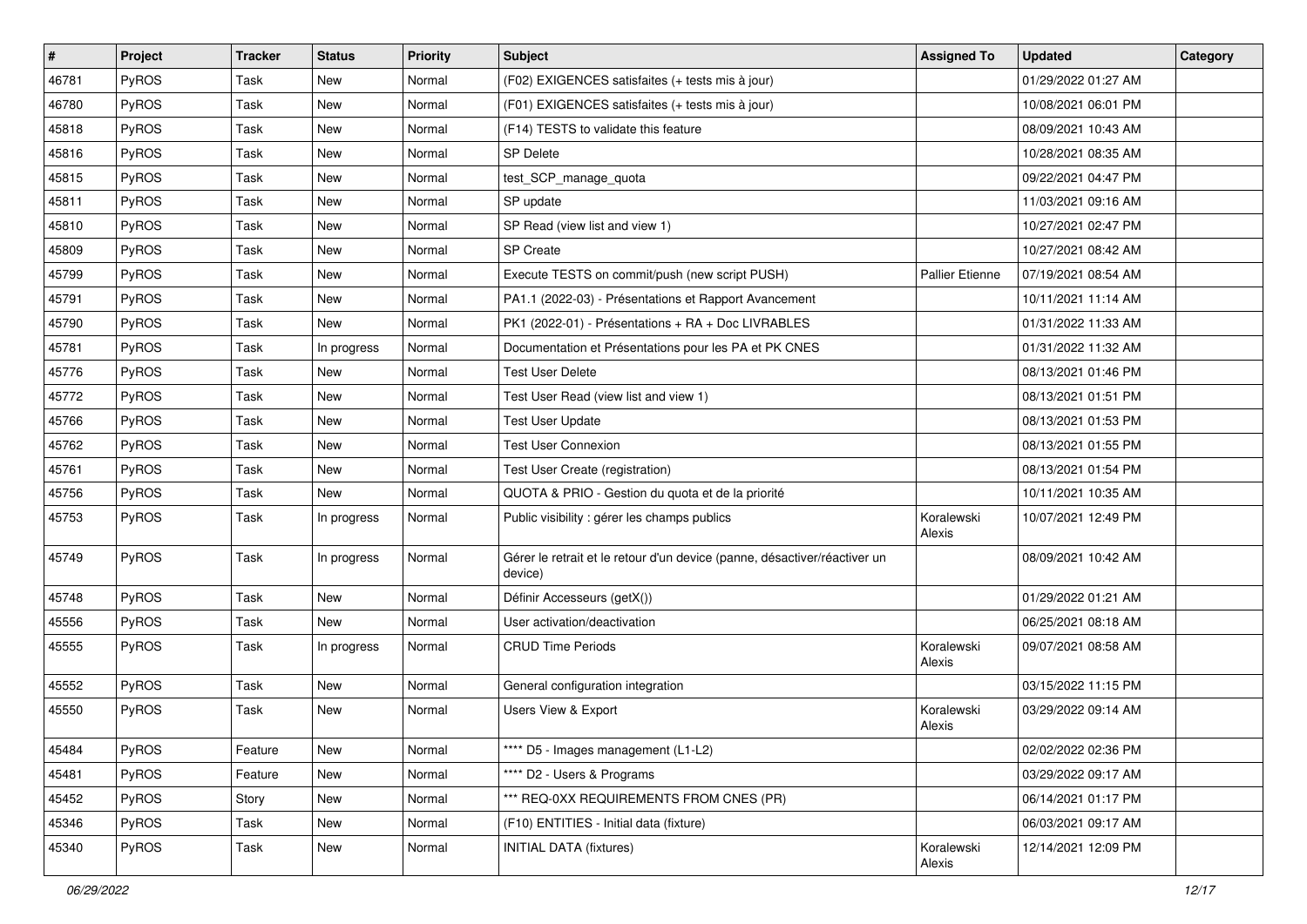| #     | Project      | <b>Tracker</b> | <b>Status</b> | <b>Priority</b> | <b>Subject</b>                                                                                                          | <b>Assigned To</b>   | <b>Updated</b>      | Category |
|-------|--------------|----------------|---------------|-----------------|-------------------------------------------------------------------------------------------------------------------------|----------------------|---------------------|----------|
| 45337 | <b>PyROS</b> | Task           | In progress   | Normal          | Description du Site (horizon + home)                                                                                    | Klotz Alain          | 10/11/2021 10:42 AM |          |
| 45336 | PyROS        | Task           | In progress   | Normal          | SCHEMA FILES - Fichiers schema pour valider la config                                                                   | Koralewski<br>Alexis | 10/11/2021 10:43 AM |          |
| 45295 | PyROS        | Task           | <b>New</b>    | Normal          | Create DARK files (acquisition)                                                                                         |                      | 05/27/2021 11:22 AM |          |
| 45294 | <b>PyROS</b> | Task           | <b>New</b>    | Normal          | Create BIAS files (acquisition)                                                                                         |                      | 05/27/2021 11:22 AM |          |
| 45293 | <b>PyROS</b> | Task           | <b>New</b>    | Normal          | Create FLAT files (acquisition)                                                                                         |                      | 05/27/2021 11:21 AM |          |
| 45292 | PyROS        | Task           | <b>New</b>    | Normal          | (F10) TESTS to validate this feature                                                                                    |                      | 05/27/2021 11:11 AM |          |
| 45291 | PyROS        | Task           | <b>New</b>    | Normal          | (F10) AUTHORIZATIONS for this feature (who can do what) :<br>documentation & implementation                             |                      | 06/08/2021 08:19 AM |          |
| 45290 | PyROS        | Task           | <b>New</b>    | Normal          | (F10) ENTITIES - definition & implementation                                                                            |                      | 06/03/2021 09:17 AM |          |
| 45195 | <b>PyROS</b> | Story          | <b>New</b>    | Normal          | REQ-122 Page information état agent                                                                                     |                      | 05/12/2021 12:18 PM |          |
| 45194 | PyROS        | Story          | <b>New</b>    | Normal          | REQ-121 Limiter le nombre d'essais de connexion d'un utilisateur                                                        |                      | 05/12/2021 12:17 PM |          |
| 45193 | PyROS        | Story          | <b>New</b>    | Normal          | REQ-120 Pages web dédiées pour gérer différents besoins                                                                 |                      | 05/12/2021 12:17 PM |          |
| 45192 | <b>PyROS</b> | Story          | <b>New</b>    | Normal          | REQ-119 Analyse images : le service de traitement d'images doit être<br>interopérable (à distance, par service externe) |                      | 05/12/2021 12:17 PM |          |
| 45191 | PyROS        | Story          | <b>New</b>    | Normal          | REQ-118 Avoir un obturateur sur les caméras (Utile pour faire les Dark)                                                 |                      | 05/12/2021 12:16 PM |          |
| 45190 | PyROS        | Story          | <b>New</b>    | Normal          | REQ-117 Calibration : génération des images de calibration en fonction<br>du temps (DBF) (Dark dépend du temps pose)    |                      | 05/12/2021 12:16 PM |          |
| 45189 | <b>PyROS</b> | Story          | <b>New</b>    | Normal          | REQ-116 Calibration astro: trouver une solution quand l'image est<br>distendue (distortion)                             |                      | 05/12/2021 12:16 PM |          |
| 45188 | PyROS        | Story          | New           | Normal          | REQ-115 Calibration: traiter efficacement les fichiers de calibration DBF<br>(dark, bias, flat)                         |                      | 05/12/2021 12:15 PM |          |
| 45187 | <b>PyROS</b> | Story          | <b>New</b>    | Normal          | REQ-114 Planification des séquences : Equité                                                                            |                      | 05/12/2021 12:15 PM |          |
| 45186 | <b>PyROS</b> | Story          | <b>New</b>    | Normal          | REQ-113 Planification des séquences : Efficacité, efficience                                                            |                      | 05/12/2021 12:15 PM |          |
| 45185 | <b>PyROS</b> | Story          | <b>New</b>    | Normal          | REQ-112 Planification des séquences : Flexibilité                                                                       |                      | 05/12/2021 12:14 PM |          |
| 45184 | PyROS        | Story          | <b>New</b>    | Normal          | REQ-111 Mise en sécurité automatique en cas de cyclone                                                                  |                      | 03/16/2022 04:38 PM |          |
| 45183 | <b>PyROS</b> | Story          | New           | Normal          | REQ-110 Arrêt et redémarrage automatique en cas de coupure électrique                                                   |                      | 03/16/2022 04:38 PM |          |
| 45182 | <b>PyROS</b> | Story          | <b>New</b>    | Normal          | REQ-109 Afficher infos utiles sur les requetes/séquences                                                                |                      | 05/12/2021 12:13 PM |          |
| 45181 | PyROS        | Story          | <b>New</b>    | Normal          | REQ-108 Pouvoir déposer dans différents systèmes de coordonnées                                                         |                      | 02/22/2022 04:38 PM |          |
| 45180 | PyROS        | Story          | <b>New</b>    | Normal          | REQ-107 Suivi complet d'une requête, depuis son dépot, jusqu'à son<br>exécution, en passant par sa planification        |                      | 05/12/2021 12:12 PM |          |
| 45179 | PyROS        | Story          | <b>New</b>    | Normal          | REQ-106 Requete appartient à un SP (lié à un PI qui est lié à des users)                                                |                      | 05/12/2021 12:12 PM |          |
| 45178 | PyROS        | Story          | <b>New</b>    | Normal          | REQ-105 Pouvoir enlever une séquence (scène) déposée pour en<br>déposer une autre                                       |                      | 05/12/2021 12:11 PM |          |
| 45177 | <b>PyROS</b> | Story          | New           | Normal          | REQ-104 Rôles utilisateurs (profils)                                                                                    |                      | 05/12/2021 12:11 PM |          |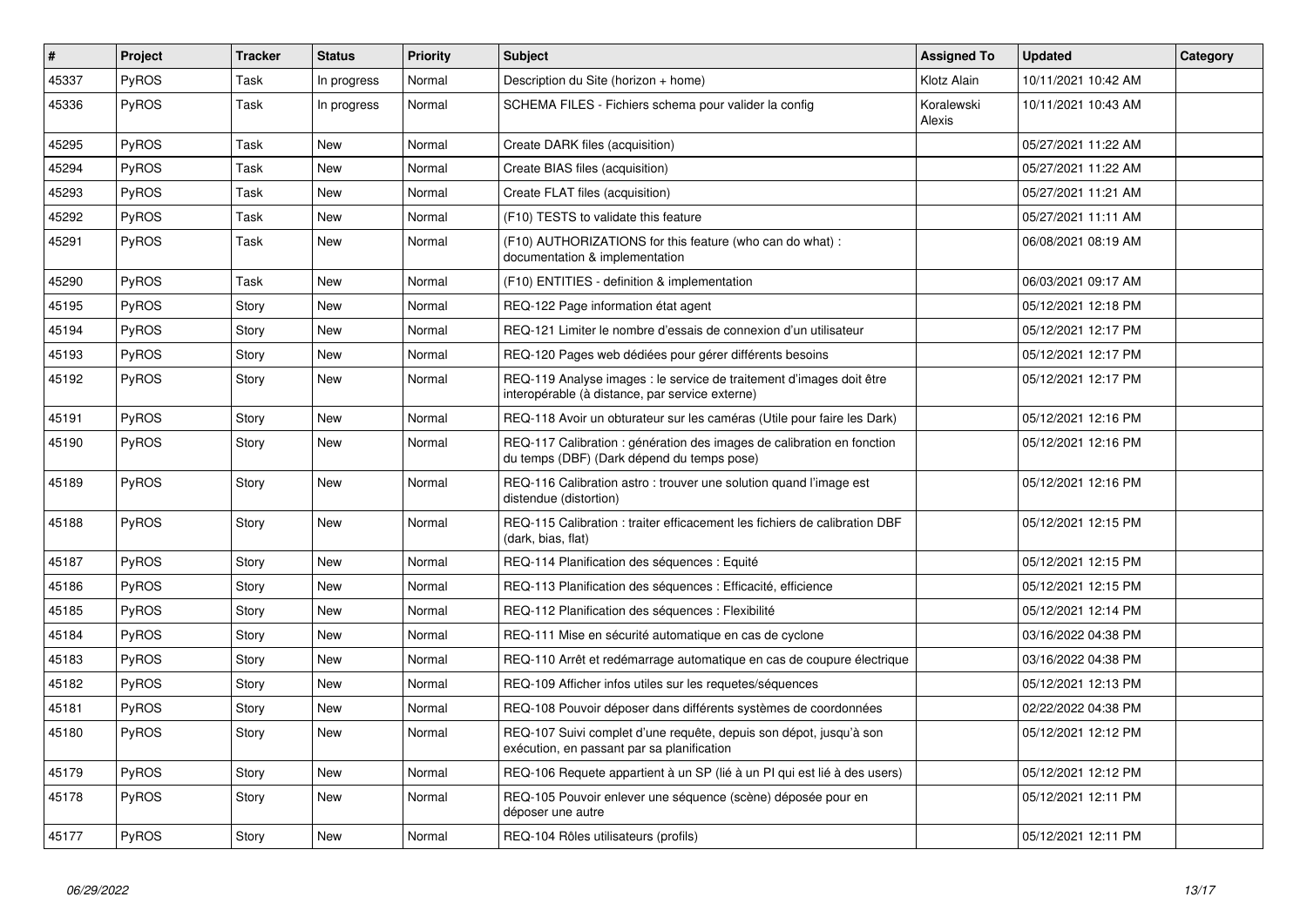| $\vert$ # | Project      | <b>Tracker</b> | <b>Status</b> | <b>Priority</b> | Subject                                                                                     | <b>Assigned To</b> | <b>Updated</b>      | Category |
|-----------|--------------|----------------|---------------|-----------------|---------------------------------------------------------------------------------------------|--------------------|---------------------|----------|
| 45176     | PyROS        | Story          | New           | Normal          | REQ-103 Connexion unique pour accéder à tous les services, si possible<br>via annuaire LDAP |                    | 05/12/2021 12:10 PM |          |
| 45175     | PyROS        | Story          | New           | Normal          | REQ-102 Surveillance et sécurisation de la BD                                               |                    | 03/16/2022 04:38 PM |          |
| 45174     | PyROS        | Story          | New           | Normal          | REQ-213 Sauvegarde temporaire des images brutes pour opérations de<br>maintenance           |                    | 05/12/2021 12:01 PM |          |
| 45173     | PyROS        | Story          | <b>New</b>    | Normal          | REQ-212 Espace privé pour extensions et déploiement sans git                                |                    | 05/12/2021 12:00 PM |          |
| 45172     | PyROS        | Story          | <b>New</b>    | Normal          | REQ-211 Allsky scan                                                                         |                    | 05/12/2021 11:58 AM |          |
| 45171     | PyROS        | Story          | New           | Normal          | REQ-210 Affichage contenu BD                                                                |                    | 05/12/2021 11:58 AM |          |
| 45170     | PyROS        | Story          | New           | Normal          | REQ-209 Lecture des logs                                                                    |                    | 05/12/2021 11:58 AM |          |
| 45169     | PyROS        | Story          | <b>New</b>    | Normal          | REQ-208 Lecture et téléchargement des images                                                |                    | 05/12/2021 11:57 AM |          |
| 45168     | PyROS        | Story          | New           | Normal          | REQ-207 Rapports de synthèse, outils de monitoring                                          |                    | 05/12/2021 11:57 AM |          |
| 45167     | PyROS        | Story          | New           | Normal          | REQ-206 Espace mutualisé (comme CADOR)                                                      |                    | 05/12/2021 11:57 AM |          |
| 45166     | PyROS        | Story          | <b>New</b>    | Normal          | REQ-205 Bandeau en haut de pages pour messages d'info ou<br>avertissement                   |                    | 05/12/2021 11:56 AM |          |
| 45165     | PyROS        | Story          | <b>New</b>    | Normal          | REQ-204 Architecture site, différents espaces selon les roles                               |                    | 05/12/2021 11:56 AM |          |
| 45164     | PyROS        | Story          | New           | Normal          | REQ-203 GUI multilingue (choix de la langue)                                                |                    | 05/12/2021 11:55 AM |          |
| 45163     | PyROS        | Story          | <b>New</b>    | Normal          | REQ-013 PYROS-10 ordonnancement temps réel                                                  |                    | 07/01/2021 08:30 AM |          |
| 45162     | PyROS        | Story          | <b>New</b>    | Normal          | REQ-014 PYROS-10 priorité et quotas utilisateurs                                            |                    | 07/01/2021 08:29 AM |          |
| 45161     | PyROS        | Story          | New           | Normal          | REQ-011 PYROS-10 ordonnanceur sur chaque télescope                                          |                    | 07/01/2021 08:29 AM |          |
| 45160     | PyROS        | Story          | New           | Normal          | REQ-012 PYROS-10 limiter les temps morts entre requêtes                                     |                    | 05/12/2021 10:47 AM |          |
| 45159     | PyROS        | Story          | <b>New</b>    | Normal          | REQ-003 Interface avec les données CNRS de manière authentifiée                             |                    | 05/12/2021 10:46 AM |          |
| 45158     | PyROS        | Story          | <b>New</b>    | Normal          | REQ-006 Notification de changement d'état d'une requête                                     |                    | 05/12/2021 10:45 AM |          |
| 45157     | PyROS        | Story          | New           | Normal          | REQ-002 Déclenchement des jobs sur déclenchement au lieu de<br>scrutation                   |                    | 05/12/2021 11:46 AM |          |
| 45156     | PyROS        | Story          | <b>New</b>    | Normal          | REQ-004 POC GTRS et websocket                                                               |                    | 05/12/2021 11:45 AM |          |
| 45155     | PyROS        | Story          | <b>New</b>    | Normal          | REQ-001 planification de tâches récurrentes                                                 |                    | 05/12/2021 10:44 AM |          |
| 45154     | <b>PyROS</b> | Story          | New           | Normal          | REQ-070 SSI_010 Spécifications techniques SSI                                               |                    | 03/16/2022 04:42 PM |          |
| 45153     | PyROS        | Story          | <b>New</b>    | Normal          | REQ-051 Sécurité des systèmes informatique (SSI)                                            |                    | 03/16/2022 04:44 PM |          |
| 45152     | PyROS        | Story          | New           | Normal          | REQ-068 ACCEPT 010 Plan de validation et d'essai                                            |                    | 05/12/2021 10:42 AM |          |
| 45151     | PyROS        | Story          | New           | Normal          | REQ-069 Plan de validation et d'essai                                                       |                    | 05/12/2021 10:42 AM |          |
| 45150     | PyROS        | Story          | New           | Normal          | REQ-066 QUALIF_030 Exigence                                                                 |                    | 05/12/2021 10:41 AM |          |
| 45149     | PyROS        | Story          | New           | Normal          | REQ-067 Qualification des exigences                                                         |                    | 05/12/2021 10:41 AM |          |
| 45148     | PyROS        | Story          | New           | Normal          | REQ-063 Qualification opérationnelle                                                        |                    | 05/12/2021 10:40 AM |          |
| 45147     | PyROS        | Story          | New           | Normal          | REQ-059 Qualification technique                                                             |                    | 05/12/2021 10:40 AM |          |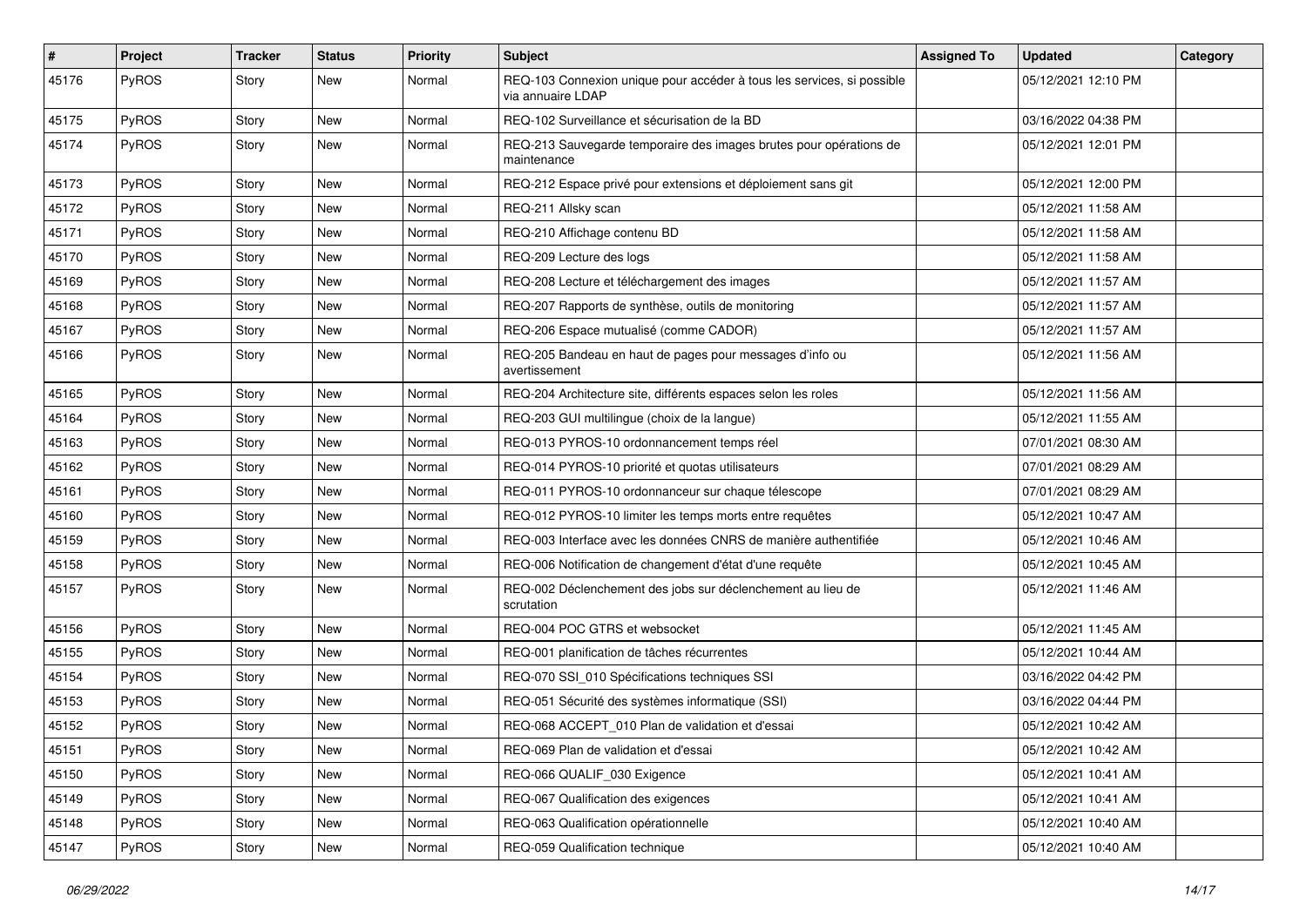| $\sharp$ | Project      | <b>Tracker</b> | <b>Status</b> | <b>Priority</b> | Subject                                                                                 | <b>Assigned To</b> | <b>Updated</b>      | Category |
|----------|--------------|----------------|---------------|-----------------|-----------------------------------------------------------------------------------------|--------------------|---------------------|----------|
| 45146    | PyROS        | Story          | New           | Normal          | REQ-064 Déploiement                                                                     |                    | 05/12/2021 10:39 AM |          |
| 45145    | PyROS        | Story          | <b>New</b>    | Normal          | REQ-062 QUALIF_020 Qualification opérationnelle                                         |                    | 05/12/2021 10:39 AM |          |
| 45144    | <b>PyROS</b> | Story          | New           | Normal          | REQ-060 JUSTIF 010 Justification de la définition                                       |                    | 05/12/2021 10:38 AM |          |
| 45143    | PyROS        | Story          | <b>New</b>    | Normal          | REQ-061 Justification de la définition                                                  |                    | 05/12/2021 10:37 AM |          |
| 45142    | PyROS        | Story          | <b>New</b>    | Normal          | REQ-058 QUALIF_010 Qualification technique                                              |                    | 05/12/2021 10:37 AM |          |
| 45141    | PyROS        | Story          | New           | Normal          | REQ-056 INTERFACE_010 Interfaçage avec PyROS                                            |                    | 05/12/2021 10:36 AM |          |
| 45140    | PyROS        | Story          | <b>New</b>    | Normal          | REQ-057 Interfaçage avec TAROT NC                                                       |                    | 05/12/2021 10:36 AM |          |
| 45139    | <b>PyROS</b> | Story          | New           | Normal          | REQ-054 Documentation et Formation                                                      |                    | 05/12/2021 10:35 AM |          |
| 45138    | PyROS        | Story          | New           | Normal          | REQ-055 ERGO 040 Documentation                                                          |                    | 05/12/2021 10:35 AM |          |
| 45137    | PyROS        | Story          | <b>New</b>    | Normal          | REQ-053 ERGO_030 Formation                                                              |                    | 05/12/2021 10:35 AM |          |
| 45136    | <b>PyROS</b> | Story          | New           | Normal          | REQ-052 ERGO_020 Operabilité                                                            |                    | 05/12/2021 10:34 AM |          |
| 45135    | PyROS        | Story          | New           | Normal          | REQ-050 SURETE_260 Système informatique (SSI)                                           |                    | 03/16/2022 04:42 PM |          |
| 45134    | PyROS        | Story          | New           | Normal          | REQ-043 SURETE 180 Sécurité des personnes : lumière                                     |                    | 05/12/2021 10:33 AM |          |
| 45133    | PyROS        | Story          | New           | Normal          | REQ-042 SURETE_170 Sécurité des personnes : système d'arrêt<br>automatique              |                    | 05/12/2021 10:33 AM |          |
| 45132    | <b>PyROS</b> | Story          | <b>New</b>    | Normal          | REQ-031 SURETE 040 Automatisation du bâtiment                                           |                    | 05/12/2021 10:32 AM |          |
| 45131    | PyROS        | Story          | New           | Normal          | REQ-049 SURETE 250 Transfert des données                                                |                    | 03/16/2022 04:16 PM |          |
| 45130    | PyROS        | Story          | <b>New</b>    | Normal          | REQ-047 SURETE_240 Sauvegarde des données brutes                                        |                    | 03/16/2022 04:42 PM |          |
| 45129    | PyROS        | Story          | New           | Normal          | REQ-046 SURETE_210 Arrêt du système en cas de condition<br>météorologiques défavorables |                    | 03/16/2022 04:42 PM |          |
| 45128    | PyROS        | Story          | <b>New</b>    | Normal          | REQ-045 SECURITE_200 Système d'alerte                                                   |                    | 03/16/2022 04:42 PM |          |
| 45127    | PyROS        | Story          | New           | Normal          | REQ-044 SURETE_190 Sécurité des personnes : système d'arrêt<br>d'urgence                |                    | 05/12/2021 10:30 AM |          |
| 45126    | PyROS        | Story          | New           | Normal          | REQ-048 sauvegarde des données brutes                                                   |                    | 03/16/2022 04:43 PM |          |
| 45125    | PyROS        | Story          | <b>New</b>    | Normal          | REQ-041 information sur les composants (ajout)                                          |                    | 05/12/2021 10:29 AM |          |
| 45124    | PyROS        | Story          | <b>New</b>    | Normal          | REQ-038 focalisation, alignement,                                                       |                    | 05/12/2021 10:29 AM |          |
| 45123    | PyROS        | Story          | New           | Normal          | REQ-036 logiciel pour la maintenance à distance                                         |                    | 05/12/2021 10:28 AM |          |
| 45122    | PyROS        | Story          | <b>New</b>    | Normal          | REQ-032 automatisation du bâtiment et du télescope                                      |                    | 05/12/2021 10:27 AM |          |
| 45121    | PyROS        | Story          | New           | Normal          | REQ-009 requêtes de calibration                                                         |                    | 05/12/2021 10:54 AM |          |
| 45120    | PyROS        | Story          | New           | Normal          | REQ-017 Information sur les requêtes soumises par l'utilisateur                         |                    | 05/12/2021 10:55 AM |          |
| 45119    | PyROS        | Story          | New           | Normal          | REQ-008 requêtes SST flexibles                                                          |                    | 05/12/2021 10:54 AM |          |
| 45118    | PyROS        | Story          | New           | Normal          | REQ-016 informations sur les composants de l'observatoire                               |                    | 05/12/2021 10:55 AM |          |
| 45117    | <b>PyROS</b> | Story          | New           | Normal          | REQ-019 Mise à disposition des images et mesures                                        |                    | 05/12/2021 10:55 AM |          |
| 45116    | PyROS        | Story          | New           | Normal          | REQ-039 SURETE_160 Sauvegarde des pannes                                                |                    | 05/12/2021 10:56 AM |          |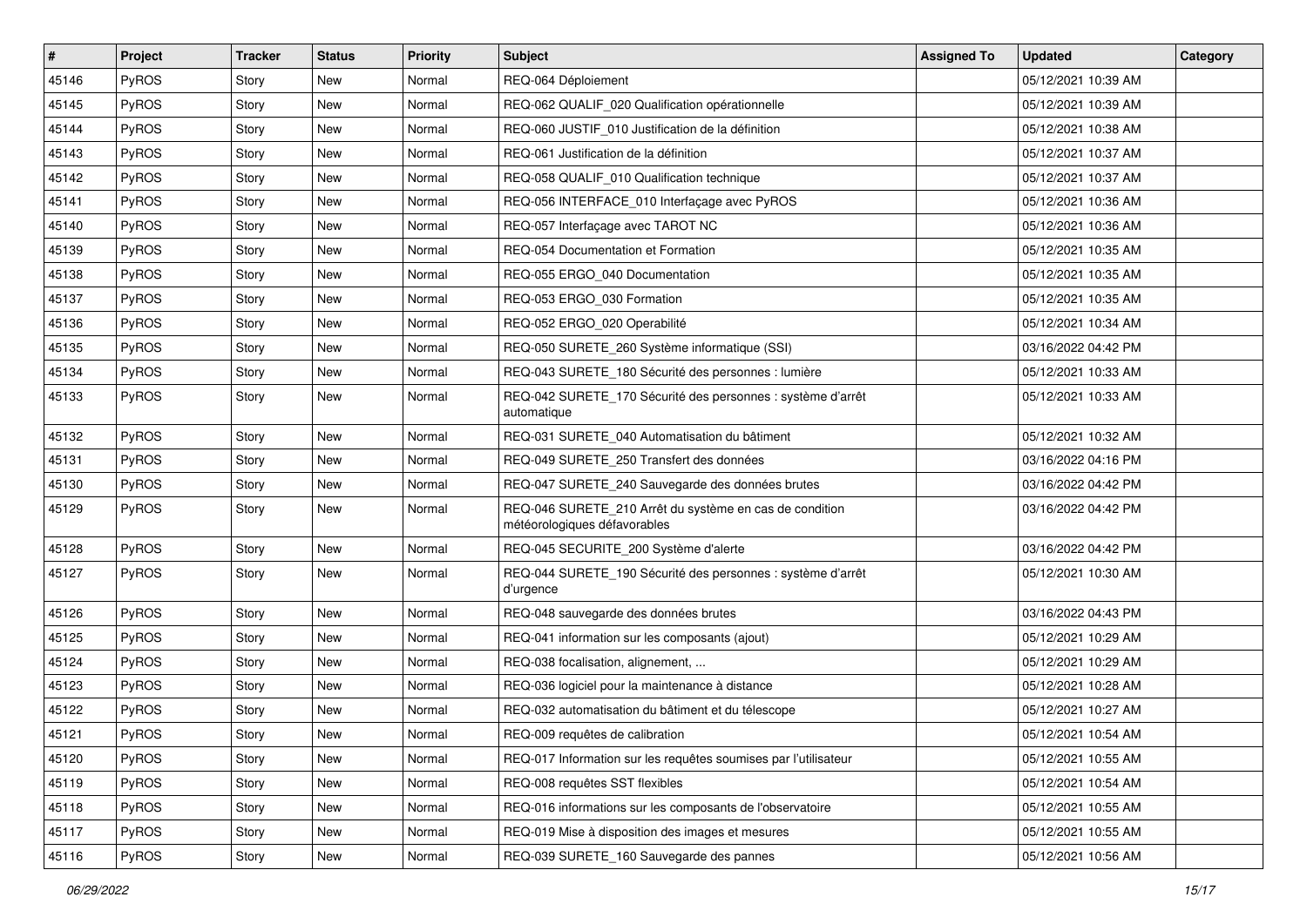| ∦     | Project      | <b>Tracker</b> | <b>Status</b> | <b>Priority</b> | Subject                                                                                                           | <b>Assigned To</b>     | <b>Updated</b>      | Category |
|-------|--------------|----------------|---------------|-----------------|-------------------------------------------------------------------------------------------------------------------|------------------------|---------------------|----------|
| 45115 | PyROS        | Story          | <b>New</b>    | Normal          | REQ-035 SURETE_130 Maintenance à distance                                                                         |                        | 05/12/2021 10:56 AM |          |
| 45114 | PyROS        | Story          | <b>New</b>    | Normal          | REQ-021 FONC_020 Saut en déclinaison entre chaque image                                                           |                        | 05/12/2021 10:15 AM |          |
| 45113 | <b>PyROS</b> | Story          | New           | Normal          | REQ-024 FONC_080 Directions et trajectoires accessibles                                                           |                        | 05/12/2021 10:11 AM |          |
| 45112 | PyROS        | Story          | <b>New</b>    | Normal          | REQ-023 FONC 030 Délai de reprogrammation                                                                         |                        | 05/12/2021 10:00 AM |          |
| 45103 | PyROS        | Story          | <b>New</b>    | Normal          | REQ-033 SURETE_050 Prise en compte de la météo                                                                    |                        | 03/16/2022 04:42 PM |          |
| 45102 | PyROS        | Story          | New           | Normal          | REQ-029 Métadonnées des images                                                                                    |                        | 05/11/2021 04:44 PM |          |
| 45101 | PyROS        | Story          | <b>New</b>    | Normal          | REQ-034 SURETE_080 Coupure électrique                                                                             |                        | 03/16/2022 04:42 PM |          |
| 45100 | <b>PyROS</b> | Story          | New           | Normal          | REQ-026 Plage d'angles horaires et ligne d'horizon                                                                |                        | 05/11/2021 04:38 PM |          |
| 45099 | PyROS        | Story          | New           | Normal          | REQ-037 SURETE_140 Vérification du fonctionnement du télescope :<br>calibration                                   |                        | 05/11/2021 04:35 PM |          |
| 45098 | PyROS        | Story          | New           | Normal          | REQ-030 SURETE 30 Répartition des nuits                                                                           |                        | 05/11/2021 04:27 PM |          |
| 45097 | PyROS        | Story          | <b>New</b>    | Normal          | REQ-028 FONC_180 Métadonnées pour les poursuites LEO (optionnelle)                                                |                        | 05/11/2021 04:45 PM |          |
| 45096 | PyROS        | Story          | New           | Normal          | REQ-027 FONC 170 Métadonnées                                                                                      |                        | 05/11/2021 04:44 PM |          |
| 45095 | PyROS        | Story          | New           | Normal          | REQ-018 Cloisonnement des données                                                                                 |                        | 05/11/2021 04:17 PM |          |
| 45051 | PyROS        | Task           | <b>New</b>    | Normal          | Implémenter le protocole Indi avec une classe DeviceControllerIndi                                                |                        | 05/06/2021 05:05 PM |          |
| 45050 | PyROS        | Task           | In progress   | Normal          | Test caméra du TNC (FLI)                                                                                          | Klotz Alain            | 07/16/2021 09:34 AM |          |
| 45049 | PyROS        | Task           | <b>New</b>    | Normal          | <b>CAMERA FLI</b>                                                                                                 |                        | 07/16/2021 09:34 AM |          |
| 45048 | PyROS        | Task           | <b>New</b>    | Normal          | HARDWARE DEVICES definition, test, config, management                                                             |                        | 10/08/2021 05:51 PM |          |
| 45047 | PyROS        | Task           | New           | Normal          | Piloter le telescope en mode manuel depuis le Dashboard                                                           | <b>Pallier Etienne</b> | 12/14/2021 12:34 PM |          |
| 45046 | PyROS        | Task           | <b>New</b>    | Normal          | Manual mode                                                                                                       |                        | 12/14/2021 12:34 PM |          |
| 45044 | PyROS        | Task           | In progress   | Normal          | CRUD des autres entités (Institutes, Time Periods, Scientific Theme)                                              | Koralewski<br>Alexis   | 10/11/2021 10:01 AM |          |
| 45041 | PyROS        | Task           | <b>New</b>    | Normal          | Pouvoir télécharger zip ou faire clone depuis gitlab sans se connecter                                            | <b>Pallier Etienne</b> | 05/06/2021 04:05 PM |          |
| 45037 | <b>PyROS</b> | Task           | In progress   | Normal          | Algo description                                                                                                  | Klotz Alain            | 05/06/2021 02:59 PM |          |
| 45035 | PyROS        | Task           | New           | Normal          | Resilience (failure tolerance)                                                                                    |                        | 05/06/2021 12:58 PM |          |
| 45034 | PyROS        | Task           | <b>New</b>    | Normal          | Resilience (failure tolerance)                                                                                    |                        | 05/06/2021 12:58 PM |          |
| 45007 | PyROS        | Task           | In progress   | Normal          | Le système doit pouvoir démarrer et s'organiser automatiquement à partir<br>de la configuration de l'observatoire | Koralewski<br>Alexis   | 06/28/2022 10:06 PM |          |
| 45005 | PyROS        | Task           | In progress   | Normal          | CRUD - (R)EAD config                                                                                              | Koralewski<br>Alexis   | 01/29/2022 01:24 AM |          |
| 45003 | PyROS        | Task           | New           | Normal          | Config Read & View                                                                                                | Koralewski<br>Alexis   | 08/09/2021 10:43 AM |          |
| 44999 | PyROS        | Task           | New           | Normal          | Execution                                                                                                         |                        | 12/14/2021 12:35 PM |          |
| 44998 | PyROS        | Task           | New           | Normal          | Monitoring: Check & log continuously instrument (or telescope) status                                             |                        | 12/14/2021 12:33 PM |          |
| 44997 | PyROS        | Task           | New           | Normal          | Start & Stop                                                                                                      |                        | 12/14/2021 12:33 PM |          |